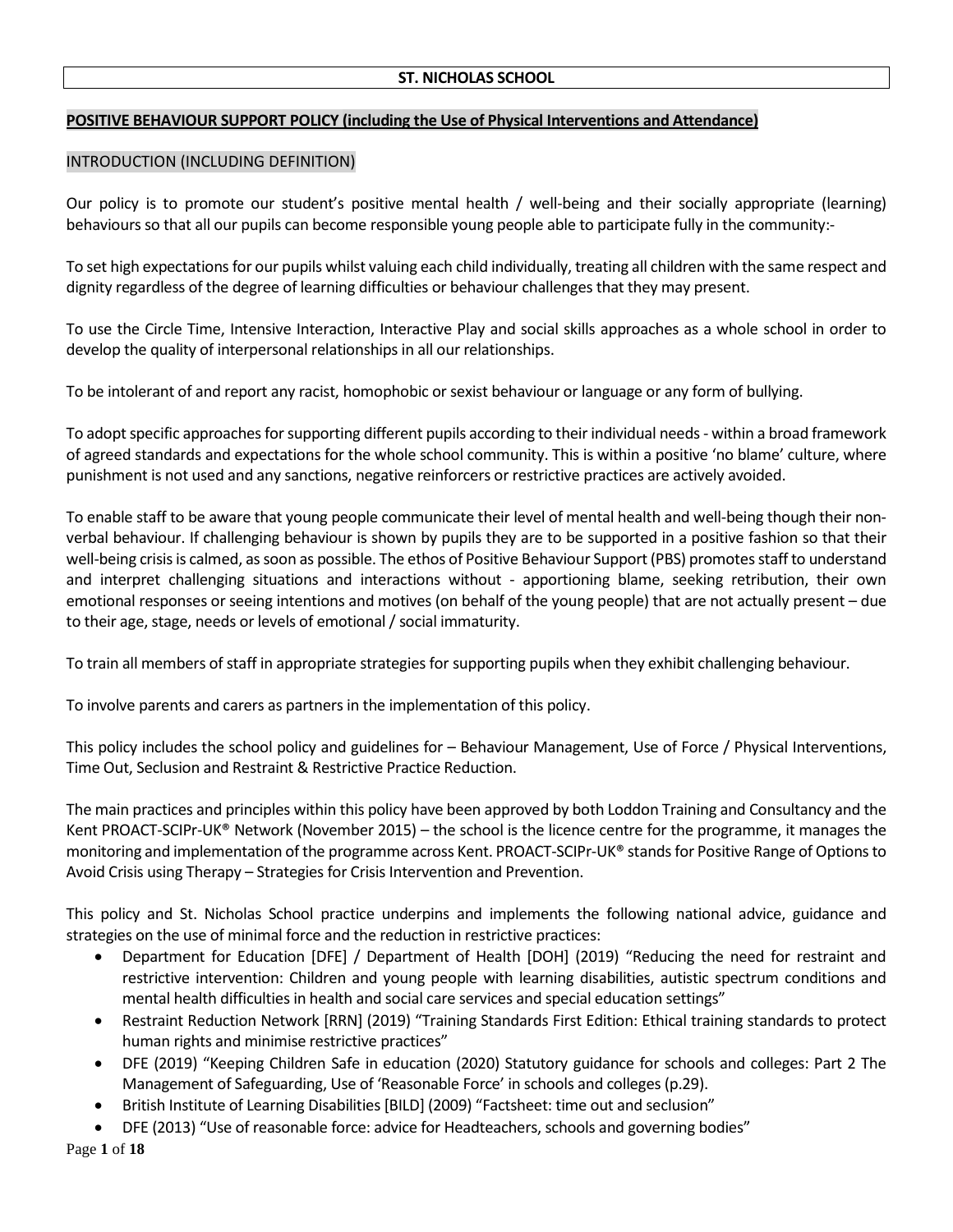BILD (2014) "Code of Practice for minimising the use of restrictive physical interventions: planning, developing and delivering training (Fourth Edition)".

Our policy and practice also supports the Human Rights Act, UN convention on the rights of the child and the Health & Safety at Work Act (1974).

### **POLICY INTO PRACTICE**

### **WE EXPECT ALL MEMBERS OF STAFF TO:**

Be friendly and courteous Set high standards in speech and manner Deal appropriately with misbehaviour Always support your fellow colleagues and offer to help Relate positively to the pupils Support students to self-manage and / or modify their own behaviour

### **TO SET A POSITIVE ENVIRONMENT STAFF SHOULD:**

Empower students enabling them to choose and / or respond in a positive way. Be proactive in their management of students and planning of learning opportunities. Learning should be personalised Be active in responding to difficulties as they arise Be reactive when responding to serious or crisis situations There needs to be a gradient of response to the situations as they escalate / de-escalate Set clear behaviour boundaries Establish their authority firmly and calmly Be consistent in their approach Reward positive behaviours(e.g. verbally, with stickers, certificates etc.) Plan appropriate activities with suitable differentiation Provide positive feedback Follow the Circle Time approach and ensure that your class is represented in the Achievement Certificate section of the weekly assembly Have a team approach with shared ownership and responsibility for the behaviour of all students.

## **WHEN PROBLEMS ARISE:**

- Separate the problem from the person and respond to the problem by making it clear that the behaviour is disapproved of whilst the person is still valued
- Seek creative solutions, the most important factor of managing students behaviour is prevention. Staff should be proactive in their planning and assessment of situations and opportunities to be meet the needs of the students and prevent incidents arising
- Try to be consistent
- Look at the "ABC"

\*What were the antecedents (what happened immediately prior to the behaviour, what were the environmental factors)?

\*What was the behaviour?

\*What were the consequences (what happened immediately after the behaviour)?

\*Where can changes be made so that future recurrences of the undesired behaviour can be reduced?

\*Try to understand the meaning of the behaviour

\*You should have a general classroom management programme based on the raising of the pupils' self-esteem.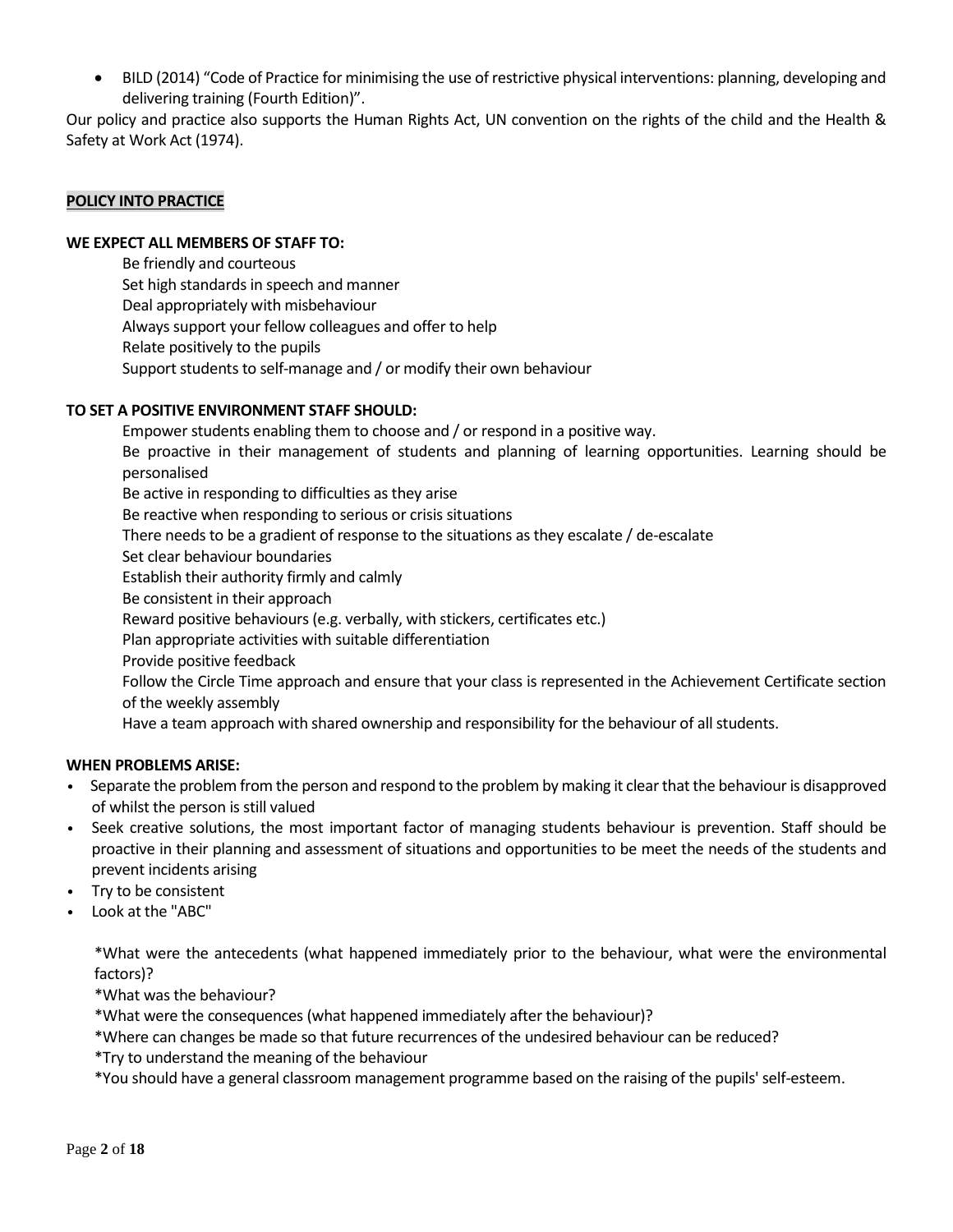You may need to have individual behaviour support programmes specify the particular behaviours of a pupil requiring a planned and consistent approach that is recorded to measure its effectiveness.

This process should be shared with your colleagues within your department and if appropriate across the school as a whole. Your Key Stage Manager will be able to give you support in this process. Use will be made of the 'Behaviour Support Plan' (appendix a) and individual Risk Assessment (appendix b) – used when pupils are part of the multi-disciplinary 'Positive Support Group' meetings.

A behaviour log or record will need to be kept, recording all episodes of challenging behaviour. The Incident Report (attached in appendix c) should be used.

When an incident is considered 'serious' and 'threatening' the pinpoint system should be used. The pinpoint should indicate whether assistance is required from SMT or whether it is an emergency situation.

You will be addressing "bullying" issues explicitly through the PSHE programme aimed at pupils taking responsibility for their behaviour and becoming stronger self-advocates of their rights.

When the problem is more intractable:

- Meet with your Key Stage Manager and outline the situation
- The issue will then be raised at Senior Management Team level
- Contact the parents and discuss the issue with them
- A multi-disciplinary meeting may be called to put in place a special programme

This may lead to instances of physical intervention, when the use of reasonable force to control or restrain pupils is necessitated.

Key Stage 5 / St. Nicholas @ Canterbury College Unit has its own code of conduct as it is an off-site unit on the grounds of another educational setting.

When a significant incident has taken place and is recorded on the school behaviour incident form, the class teacher / HLTA / Staff or Key Stage manager will complete the de-brief element of the record – ensuring staff learning from the incident, the intended function of the behaviour and the pupil's (un)intended learning from the incident. The incident form will be recorded and reported to the Senior Leadership Team as part of the pupils' functional analysis / case history and the whole-school behaviour monitoring and analysis processes.

## **POSITIVE BEHAVIOUR SUPPORT SYSTEM:**

- Pupils access the PBS system as a direct result of incident records or other behaviour data forms, following the termly behaviour monitoring sessions with the Deputy Headteacher and the Assistant Headteachers (Primary & Secondary).
- The purpose of these meetings to promote learning behaviours and social skills (see Behaviour Support Rationale). The school staff support the pupils to maintain appropriate peer and adult relationships, make safe, informed and positive choices. The staff and parents / carers work in partnership to create a responsive Positive Behaviour Support Plan to record the pupils' needs, wants, preferences, motivators, sensory drivers, functions of behaviour and strategies that support their mental health and well-being needs.

The learning from both of these withdrawal experiences are fed back to staff from the originating classes. The teaching staff from within the behaviour teams may make classroom observations to collect data and take a leading role with training of parents and staff.

### **PINPOINT RESPONSE SYSTEM:**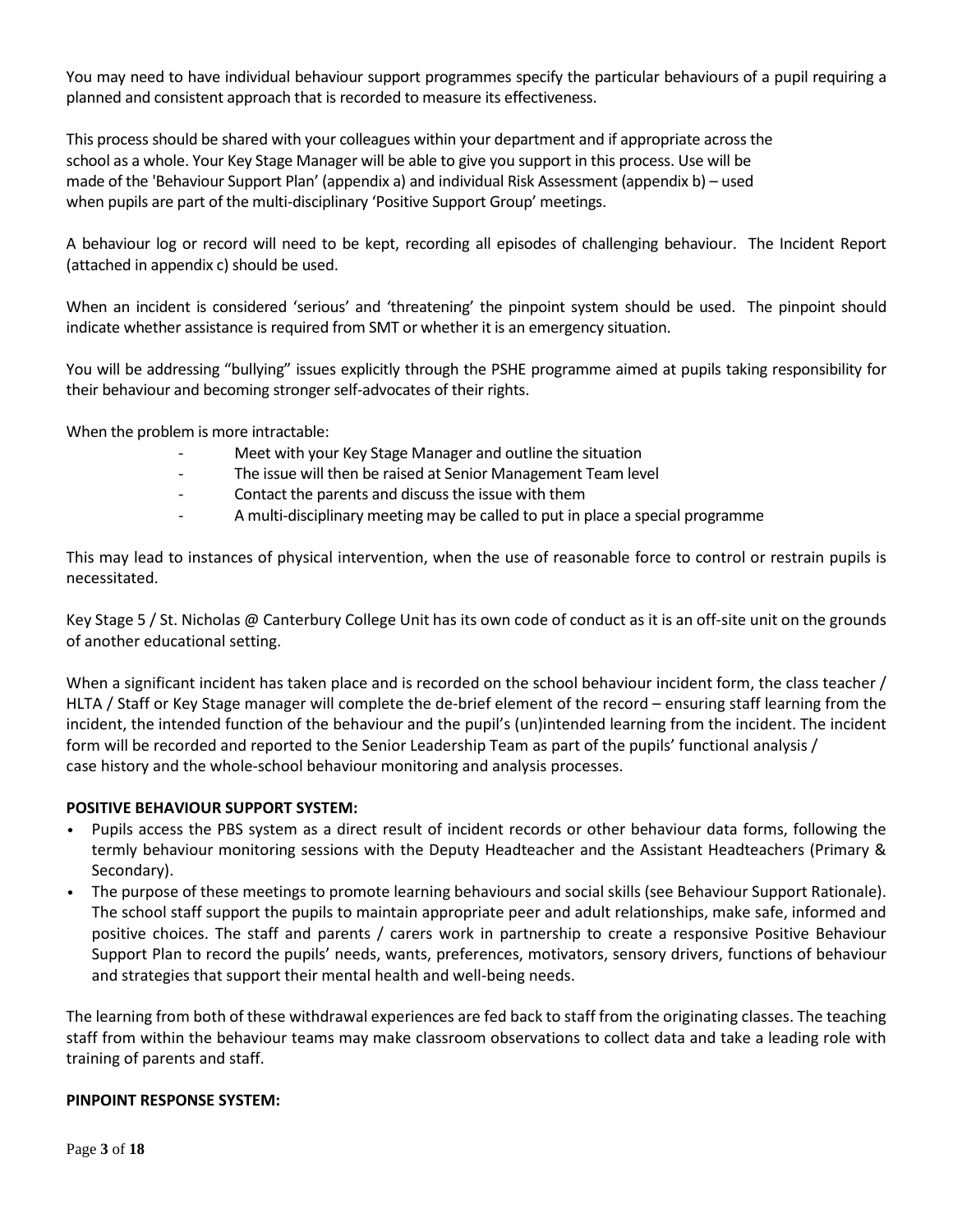- St. Nicholas School uses the PinPoint response system which allows responders with a pager to answer calls for help in Assistance and Emergency Situations, from their given location (as described on the pager and derived from their position in relation to a ceiling sensor.
- Assistance Calls The button will be pushed by the staff member seeking help and the on-call SMT member will attend to offer advice or help with the situation.
- Emergency Calls The button will be pulled out of its housing and at least 3 on-call staff members will attend to take over the situation, including seeking emergency service support via 999.
- Medical Assistance: Staff will be seeking the help, support and guidance with a complex first aid and/or healthrelated situation.
- Medical Emergency: This will **ONLY** be used when staff require the on-call staff members to take over an emergency first aid and/or health-related situation e.g. seeking the support of emergency services.
- Behaviour Assistance: Staff will be seeking the help, support and guidance from the on-call SMT member with a complex behaviour situation / incident.
- Behaviour Emergency: This will *ONLY* be used when staff require the on-call staff to take over the management and decisions for an emergency behaviour situation.

# **EMERGENCY RESPONSES):**

- The school has an on-call team who wear PinPoint receiver pagers and answer the calls for help.
- The SLT, members of the Middle Leadership team and PROACT-SCIPr-UK® Instructors are deemed appropriate and skilled in managing emergency (medical and mental health first-aid) and / or behavioural situations in a calm, positive and common-sense manner and, therefore, respond to emergency situations. These staff have (or will have) enhanced PROACT-SCIPr-UK® training (in Higher Risk Restrictive Physical Interventions), may have a basic first aid qualification and / or be a Youth Mental Health First Aider. NB: members of SLT will wear their pinpoint, wherever possible.
- When an assistance call is made an on-call SMT member will attend the situation quickly, in their area.
- When an emergency call is made both on-call staff members will attend the situation immediately SLT, Key Stage Manager and TA.
- 1-2 members will directly intervene, with the pinpoint caller able to observe / witness, advise and assist with the decision-making- social validity.
- For off-site activities and satellite classes a risk assessment will have taken place before the pupils leave the school site that day, based upon the staff numbers present, pupil mood within the group and previous issues, events or concerns with the activity. If an emergency situation takes place the staff will immediately attempt to make the situation safe, within their training and experience. School will be contacted to inform them of the events which have taken place and a decision will be made as to whether a member of the school leadership and management / response team should go out to the location and assist / take over. Should a member of the response team go out to the assist with the situation they may decide to bring pupil involved or the remaining group back to school, allow the remainder of the group to go on elsewhere and / or ask for the parents / carers of the specific pupil to go out to meet them there, to take them home.

NB:

- i) The satellite class teacher may choose to seek additional support from the host school staff, if deemed appropriate or necessary at the time in order to maintain safety and good order, until St. Nicholas School SLT arrive to take over the situation. If support from the host school is requested, any support provided would be as per the particular practices and protocols of that host school behaviour policy.
- ii) Where more than one St. Nicholas School class share the same host satellite school site, the different staff groups may be asked to help support each other in emergency situations, to make the situation safe, until St. Nicholas School SLT staff arrive to take over the situation.
- For off-site units (pre and post-school) the above off-site procedure should be followed for consistency, despite that fact their teachers-in-charge are PROACT-SCIPr-UK® Instructors and, therefore, members of the response team themselves. NB: the teachers-in-charge may not always be available to assist every incident due to relevant duties. The only change to the standard offsite procedure will be that a risk assessment due to staff numbers, pupil mood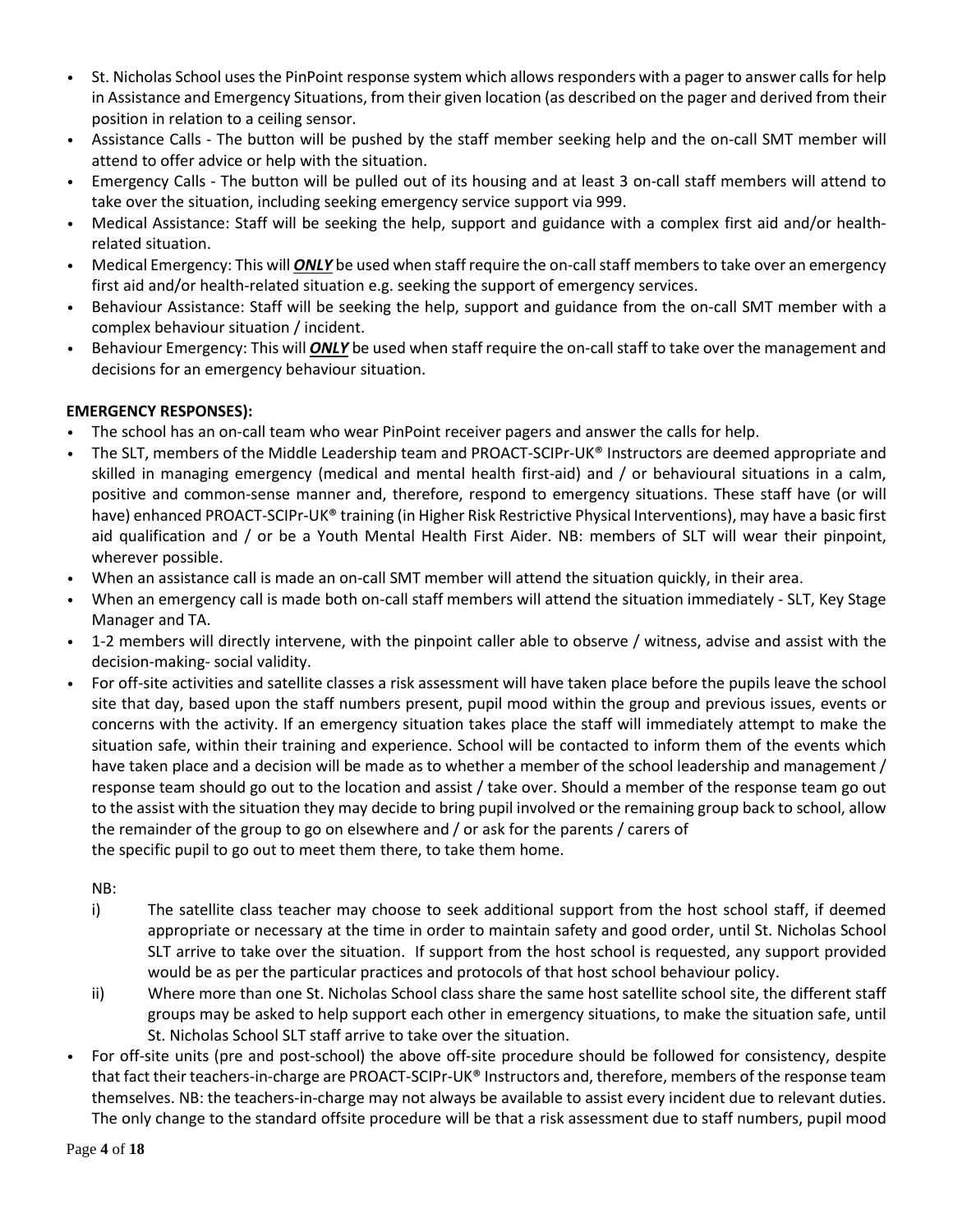and previous issues / events will be made on their arrival at their place of education – MSU or SN@CC / 6<sup>th</sup> Form instead of on arrival at the main school, as they will not normally start their day at the main St. Nicholas School Campus.

# **SEARCHING, SCREENING AND CONFISCATION:**

St. Nicholas School follows the DfE guidance on searching, screening and confiscation (2014):

Searching -

- i) St. Nicholas School reserves the right to search a pupil for any item if the pupil is in agreement.
- ii) St. Nicholas School deems that the Headteacher or members of the SMT can authorise a teacher in their place to use the statutory power to search pupils or their possessions when there are reasonable grounds for suspecting that they are carrying the following prohibited items – Knives or weapons, alcohol, illegal drugs, stolen items, tobacco and cigarette papers, fireworks, pornographic images, items reasonably assumed which have been (or likely to be used) to commit an offence or items that could personal injury to (or damage the property of) any other person. The school has deemed electronic media devices, such as mobile phones, MP3 players, hand-held games devices as prohibited when they are being used to cause a disturbance.
- iii) The search could include the following locations pupils' clothes, possessions, desks/work trays and lockers.

Confiscation –

- i) Following a search, the school may confiscate, retain or dispose of a pupils' property as a disciplinary penalty, when reasonable to do so.
- ii) If prohibited items are found they will be destroyed by the school and not returned to the pupil or their family. NB: if the prohibited items are illegal or have been / could be used in a manner constituting an illegal offence the items will be handed over to the police for them to manage as they see fit.

Screening –

i) St. Nicholas School does not use metal detecting screening methods.

## **MONITORING BEHAVIOUR**

The school has a Behaviour Support Manager (BSM) for Secondary aged students. The BSM has a lead role in the management of Positive Behaviour Support Meetings, completion of Risk Assessments, advice on Behaviour Support Plans and creation / implementation of the 4-Stage Behaviour Support Provision profile.

## **THE FOLLOWING PROCEDURES ARE USED:**

- The Deputy Headteacher (Behaviour), on behalf of the school leadership team, gathers information and analyse data from the records of "pinpoint" usage and all behaviour incidents on a termly basis (6 per year).
- The school leadership team analyse the behaviour data gained from accident forms on a termly basis.
- For students with high instances of serious destructive, disruptive or aggressive challenging behaviour (i.e. towards staff and/or peers) the incidents are logged and analysed using a variety of databases, referrals are made via the senior management team, as required.
- The school records the behaviour interventions offered to each young person with challenging behaviour on a provision mapping tool – see appendix e attached.
- All Bullying and / or Racial incidents are recorded in separate logs, maintained by the Deputy Headteacher (Behaviour Support). These incidents are reported to the Headteacher, governing body and / or local authority – see anti-bullying policy.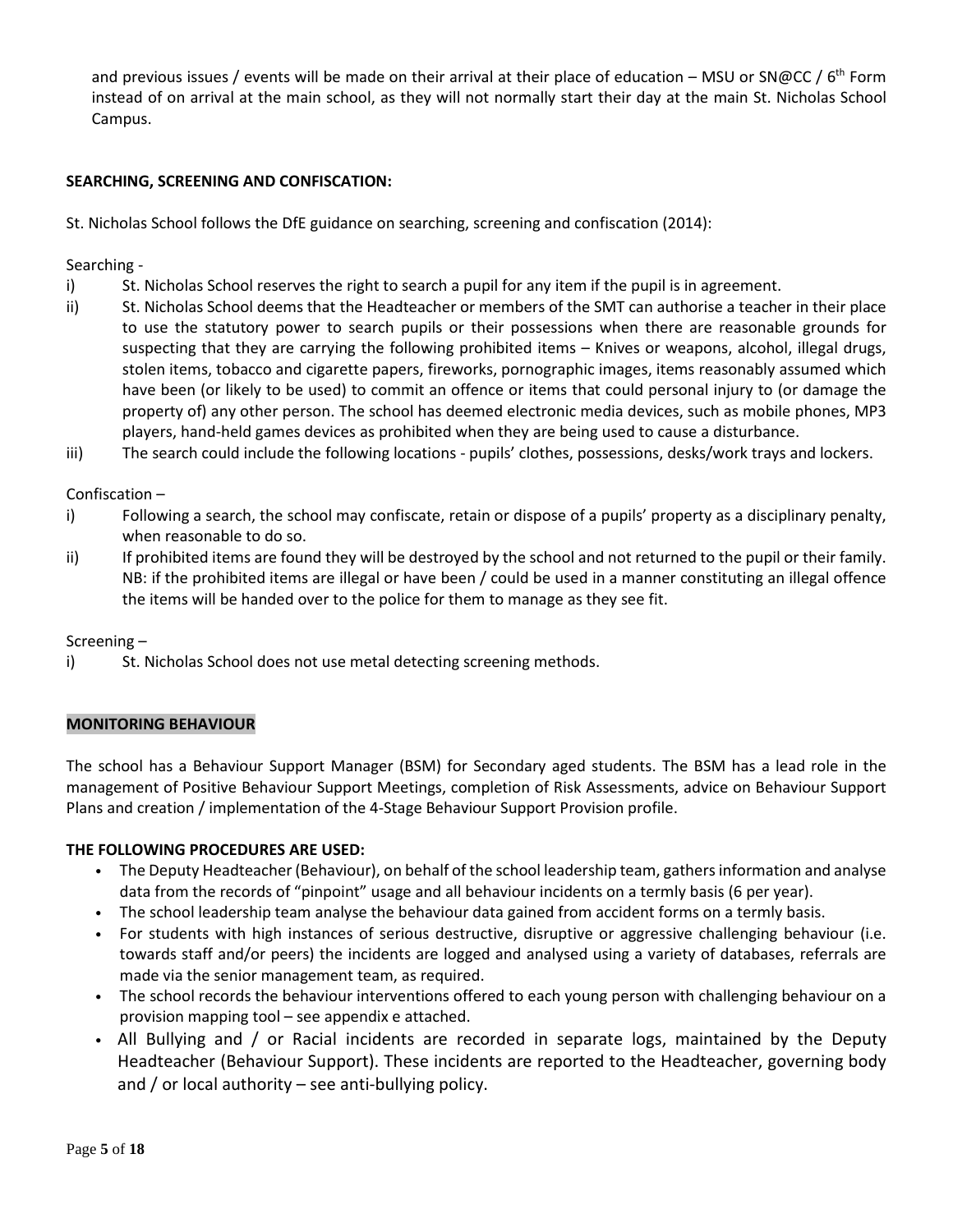- The trends and issues arising out of the Senior Leadership Review of behaviour and attendance will be reported to and monitored by the Safeguarding Governor following monitoring meetings or visits, at least once per year.
- All behaviour incident data (including that of physical intervention) is analysed as part of functional analyses for the different pupils and as part of the school Positive Behaviour Support Action Plan (including Behaviour Support Planning, Restrictive Practice and Restraint Reduction Action Plans) - See Appendix A, which is compliant with the BILD Code of Practice, (2014).

# **TIME OUT**

Students may seek "time out" to calm down from an episode of challenging behaviour. This may take one of two forms – open or closed and be for non-exclusionary or exclusionary purposes.

- Open time-out may be in an open area such as in the classroom e.g. at their work station / chill out area; outside the class e.g. on a chair; or nearby e.g. in the primary or secondary library areas. They may be also in the playground, under staff supervision.
- Closed time-out may be in one of the "SafeSpace" areas. These areas are artificial tent-like spaces within the corridors of the primary and secondary lobby areas. These areas have doors that cannot be locked, staff should supervise or monitor from an appropriate distance (e.g. outside the doors or out of sight as appropriate); students can go to, enter or leave the areas of their own free will. The spaces have toughened plastic windows to see in and out and opening zips at the top and bottom. The students are free to leave as and when they choose. The regular use of the SafeSpace will be always be carefully planned and used in conjunction with parental permission and be included within the Behaviour Support Plan.

Students may choose to take themselves to the SafeSpace to opt into time-out to calm. For other students, e.g. those with autism, the use of the SafeSpace as a calming room may be preferable to the use of a physical intervention. This is considered time-out as they can exit at any time.

A student may, on rare occasions, be taken by members of staff to the "SafeSpace", against their will, and placed within to calm. This is to be avoided wherever possible and is to only be used as a final option (students may also require physical intervention to transport to the area) to ensure the safety of the student, their peers or school staff – this is too considered time-out, as they can leave the space at their choosing. St. Nicholas School always prefers the zips to be undone or only partially used - this is considered non-exclusionary Time Out. In very rare occasions, and when the students are aggressive or violent on arrival, the zips may be done up fully (all the way to the top or bottom) – this is considered exclusionary Time Out. All staff will be trained in using such areas to ensure that the practice is in the very best interests of the pupil's wellbeing and safety. The SafeSpace shall not be used if it has an adverse effect on the pupil e.g. escalating anxieties or behaviours. When this short period (the shortest possible) is over there will be a discussion over what has been learnt by the period, how they felt and how those they affected have felt - to make it a learning experience, as part of positive behaviour support e.g. using the SafeSpace Social Story to ascertain the pupils' views about their actions, feelings and learning from their time in the SafeSpace. The role of exclusionary Time Out is to provide the pupil with an experience of a low arousal environment to help them calm / the staff a period respite and then for both pupil and staff a period of time for discussion and reflection. All parties will learn from the behaviour incident so as to reduce the risk of reoccurrence and to enable all involved to re-build their relationships at the end of the period.

NB: at the end of a SafeSpace session, once the student is calm and ready to return to class, there will be a verbal and / or visually-supported debrief. The purpose of this is to ascertain the pupil's learning from the incident (see above) be it a pupil-led, staff-led or exclusionary time-out session and to signify that the time in the SafeSpace is at an end. A Social Story has been prepared to assist verbal and non-verbal students with this de-brief and to provide a consistent script for the discussion of causes, consequences and learning for all.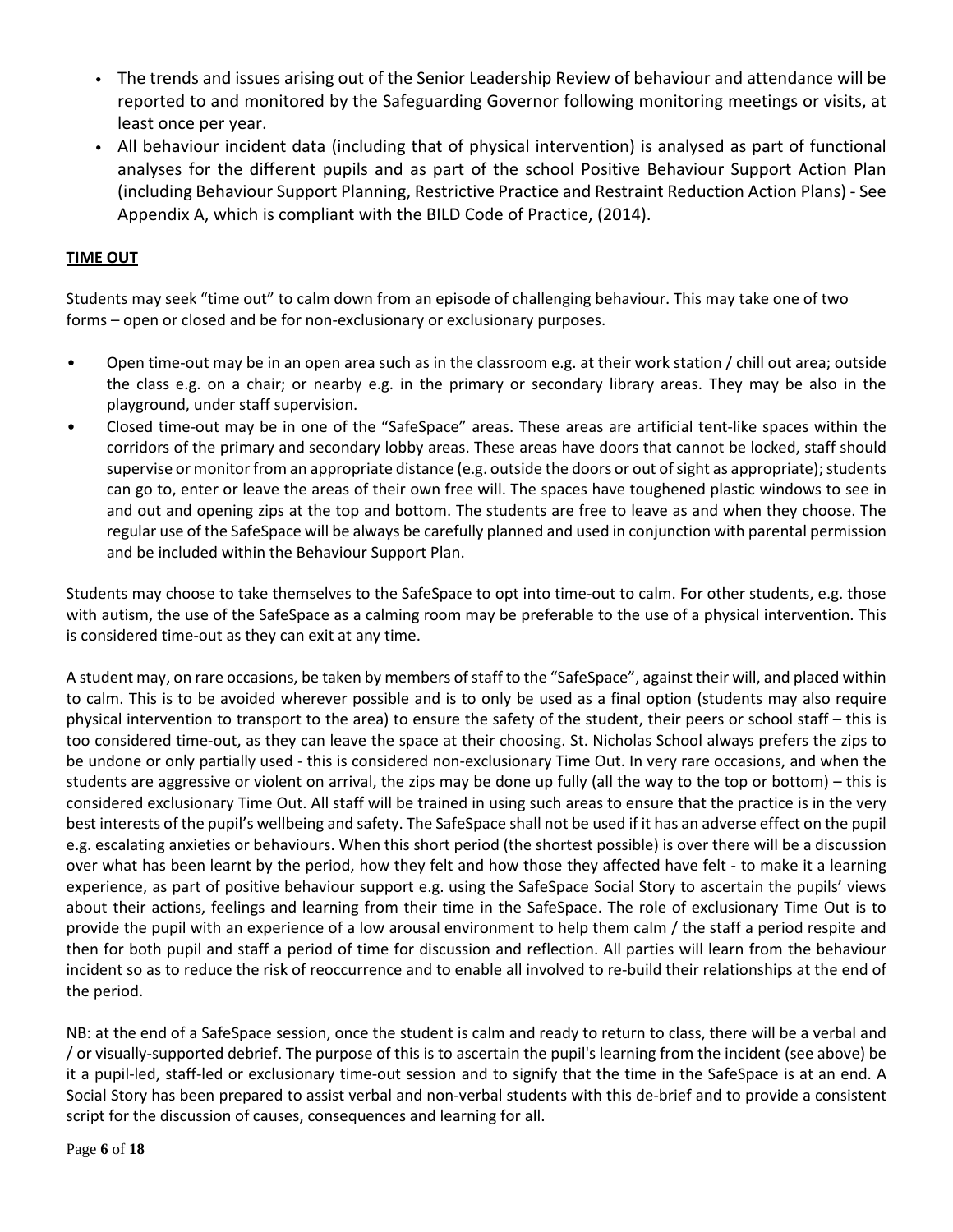The use of the "SafeSpace" time-out rooms complies with the BILD Guidance on Time Out and Seclusion (2009) and the advice of the Kent PROACT-SCIPR-UK network (2013) see appendix f. Whenever the space is used, at the instigation of school staff, the "Time Out Log" is completed with the date, name of student, name and signature of staff member and the purpose of use – time out / seclusion (and why seclusion was considered necessary), duration of intervention. When time within the SafeSpace is complete the supervising staff member will record the outcome of its use. If a student is to be placed in exclusionary time-out by classroom staff, they must inform the school office via the internal telephone network, thus the message can be passed onto the leadership and management team. The Assistant Headteachers (Primary & Secondary) monitor the use of the time out facilities. All uses of the SafeSpace will be based upon allowing time for a proper functional analysis for the incident that has taken place and not as a spontaneous reaction to an unwanted behaviour.

# **SECLUSION**

On the rarest of occasions, and to the ensure the health and safety of all staff and pupils (present), the zips of the SafeSpace may be held together for a very short period of time to ensure safety of all involved – this is never to punish or isolate the pupil. This could be considered seclusion-type situation and it is not promoted by either the school or the Kent PROACT-SCIPR-UK network. The period of seclusion will be of the shortest possible period if there is no alternative – it must be carried out by a member of SLT (or SMT) in response to a pinpoint call and no class staff are permitted to seclude any pupil. NB: as soon as health and safety concerns permit, the seclusion will end and revert to the (Exclusionary) Time Out procedures (zips no longer held), to enable learning to take place again. The usual de-briefing procedures, including the use of the SafeSpace Social Story, will be used to gauge learning from the incident and to indicate that the session / incident is at an end. NB: as soon as health and safety concerns permit, the seclusion will end and revert to the (Exclusionary) Time Out procedures (zips no longer held), to enable learning to take place again. The usual de-briefing procedures, including the use of the SafeSpace Social Story, will be used to gauge learning from the incident and to indicate that the session / incident is at an end.

If a seclusion-type situation has occurred, an immediate Behaviour Support Plan review is triggered, parents must be informed and the use of the seclusion(s) discussed with the parents at the next Positive Behaviour Support (PBS) meeting.

The Time Out practices were verified and approved by both the Kent PROACT-SCIPr-UK® Network and Loddon Training *and Consultancy (13 November 2015).*

## **PHYSICAL INTERVENTION**

Physical intervention is recognised as sometimes being necessary in addition to the school behaviour policies and the individual pupil behaviour management programmes. St Nicholas School adopts the Kent Education and Libraries 'Positive Handling Policy' to cover such incidents. There will be occasions when a pupil's behaviour is such that physical intervention will be the only way to ensure everyone'ssafety and continue to provide education. If physical intervention is required as part of a behaviour management programme then the programme must be authorised by the Headteacher and the parents notified.

The School has on-going training programmes in place in the use of PROACT-SCIPr-UK® (Positive Range of Options to Avoid Crisis and use Strategies for Crisis Intervention and Prevention) methods, should physical restraint be necessary due to any of the following:

- Committing a criminal offence
- Injuring themselves or others
- Causing damage to property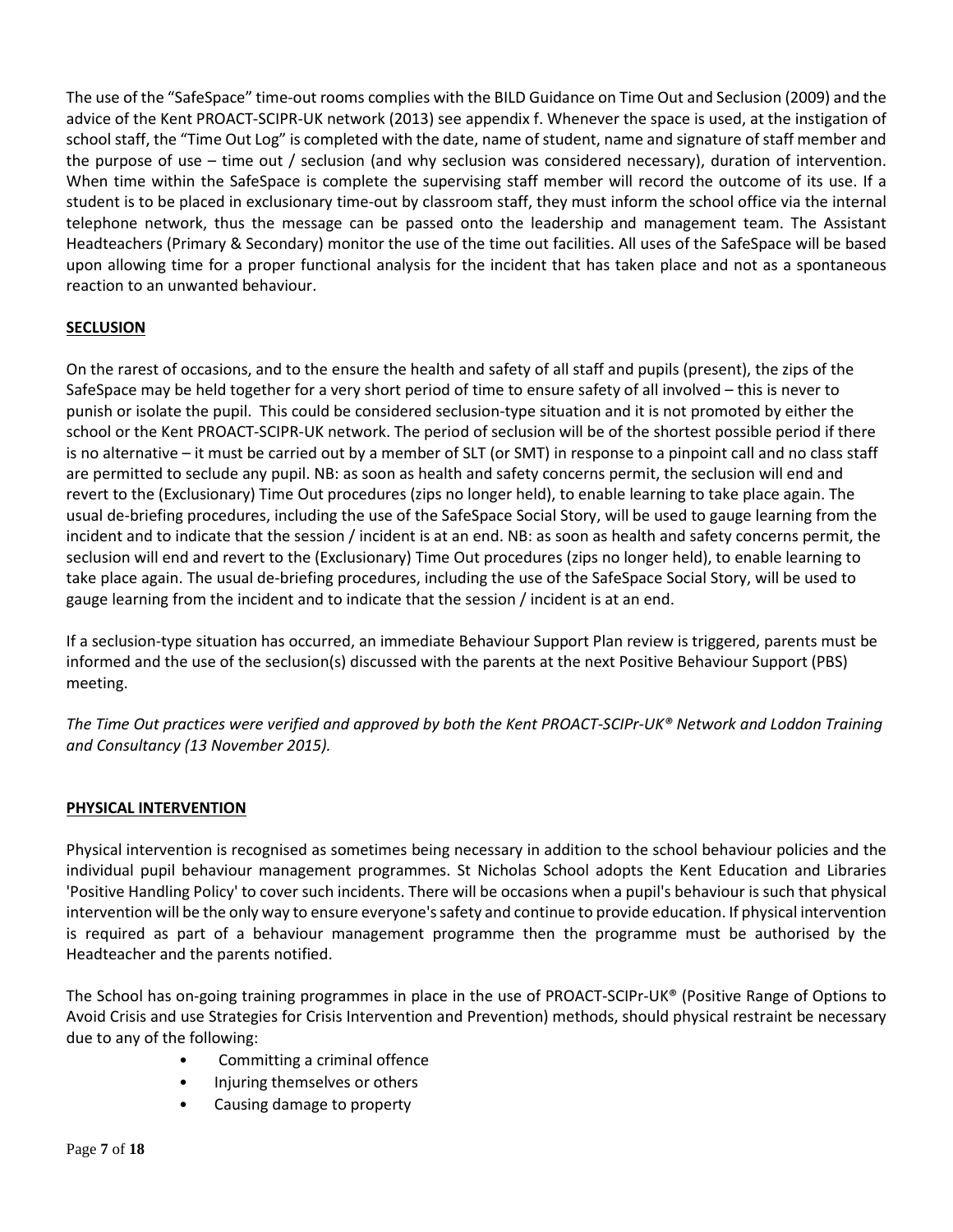• Engaging in behaviour prejudicial to maintaining good order and discipline at school (e.g. running out or away from supervision, disrupting and preventing teaching taking place)

The authorisation applies on school premises and when the staff member has lawful control of the child or young person concerned elsewhere. To ensure the quality and regularity of training the school currently has **6** qualified PROACT-SCIPr-UK® instructors on staff.

Following any or all uses of restrictive physical intervention there will be a full de-brief of the incident for both staff and students. The Physical Support Social Story may be used, if relevant, to give visualsupport and a script to the de-briefing of the pupil to aid with their understanding of the events that took place and future learning. A debrief for staff will enable staff learning from the incident to take place as part of the Positive Behaviour Support and Restraint and Restrictive Practice Reduction processes. A period of staff support should always take place, to enable the staff to gather their emotions and ensure their well-being, before recording/reporting the incident and returning to normal duties.

# **DEFINITIONS**

The definition of restraint is the use of force to compel a pupil to comply with the aim of the

staff member. The level of force required to make an intervention one that falls within the remit if this policy is difficult to formalise. It is essentially a judgement that relates to the action of the pupil, their characteristics and the action of the staff member. The intention is that the recording and monitoring procedures will ensure that these judgements are agreed and acknowledged as appropriate to the circumstances. For example:

- **• Escorting** Accompanying for protection or guidance. This only should be considered as restraint when the level of compliance and degree of physical force are so great that the pupil is overpowered in order to be escorted
- **• Holding** To assert authoritatively and maintain a standing position for a person who needs to remain in one place or be supported whilst moving in a non-restrictive fashion. Holding is considered as a positive behaviour support for our pupils as they may have difficulty with physical / mobility or lack the capacity to make informed decisions around the safety of themselves or others. i.e. 2-Person Arm Support, 1 or 2-Person Touch Support.
- **• Restraint** The application of force with the intention of overpowering the child or young person to prevent them from harming themselves or others or damaging property i.e. The Hug.

The use of reasonable force will depend upon:

- If the circumstances of the particular incident warrant it
- The degree of force must be in proportion to the circumstances
- The age, understanding and sex of the pupil

The minimum force necessary should only be used and it should never be used as a form of punishment.

## **PHYSICAL INTERVENTION CAN ALSO TAKE A NUMBER OF FORMS, FOR EXAMPLE:**

- Physically interposing between pupils
- Standing in the way of pupils
- Holding, pushing or pulling
- Leading a pupil away from an incident

Any more restrictive holds should only be used following training in PROACT-SCIPR-UK® methods. The whole staff will be trained in the use of PROACT-SCIPR-UK<sup>®</sup> methods and will receive regular updates in training.

All incidents will be recorded – logged and reported – as appropriate using one or more of the following documents:

- the school behaviour incident form,
- accident proforma as appropriate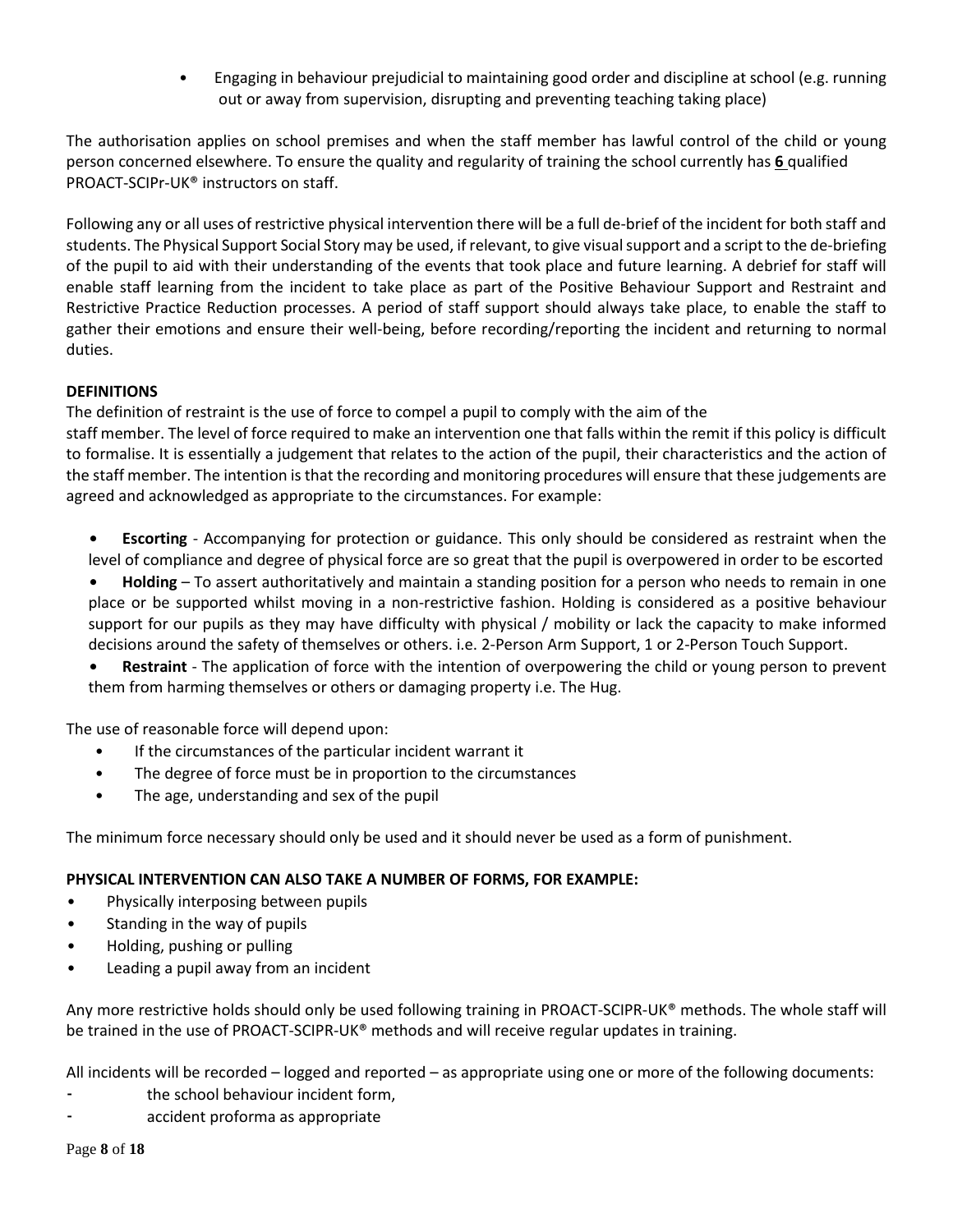Central to our policy for Physical Intervention is the post-incident debrief so that other positive gateways can be considered so that a restraint reduction plan can take place. It must be possible to consider if other positive and alternative strategies could take place in the future, rather than PI. Physical Interventions are only to be used if There Is No Alternative (TINA). Our Interventions are always legal as they meet the Police JAPAN protocol - are PIs are always reviewed and evaluated before, during and afterwards to ensure that they are: Justified, Authorised, Proportionate, Auditable and Necessary.

## **GUIDANCE ON THE ACCEPTABLE USE OF PHYSICAL INTERVENTIONS (PIs)**

The staff at St. Nicholas School have been trained in the following PROACT-SCIPr-UK PIs; the acceptable (schoolrecommended) justification for use are described:

| <b>Non-Reported Interventions (Non-Restrictive PI)</b> |  |
|--------------------------------------------------------|--|
|                                                        |  |

| Name of Physical               | A) Purpose of PI                      | B) Acceptable reason for use                    |
|--------------------------------|---------------------------------------|-------------------------------------------------|
| Intervention (PI)              |                                       |                                                 |
| Assertive                      | Common use in incidents, safer as     | To prevent a pupil being dangerous,             |
| opposed to PI<br>Commands (AC) |                                       | aggressive or severely disruptive.              |
| Stance (STA)                   | Whenever standing (or sitting) in the | Positioning advice reduces the risk of being    |
|                                | presence of the pupils.               | hurt by the pupils.                             |
| <b>Protective Stance</b>       | Whenever standing (or sitting) in the | Positioning advice reduces the risk of being    |
| Stage 1 (PS1)                  | presence of the pupils.               | hurt by the pupils, narrowing target area.      |
| <b>Protective Stance</b>       | To defend / protect yourself against  | When being attacked by a pupil / a pupil is     |
| Stage 2 (PS1)                  | punches, kicks and thrown objects     | showing a direct aggression                     |
| Touch Support (TS)             | To support, move or escort an         | To provide guidance around the building, in     |
|                                | agitated or aggressive pupil          | the community or to assess mood. (If there      |
|                                |                                       | is restriction in the intervention then it must |
|                                |                                       | be stated and logged as such).                  |
| 2 Person Touch                 | To support or escort an agitated (or  | To provide guidance around the building, in     |
| Support (2PTS)                 | CB) pupil, requiring the support of 2 | the community or to assess mood. (If there      |
|                                | staff.                                | is restriction in the intervention then it must |
|                                |                                       | be stated and logged as such).                  |
| <b>Front Deflection</b>        | To avoid intervention, provoking or   | To move out of the way when approached          |
| (FD)                           | escalating an incident without losing | by a pupil when there is room to move.          |
|                                | confidence, face or appearing weak /  |                                                 |
|                                | scared of the pupil.                  |                                                 |

*Reported Interventions (Restrictive PI)*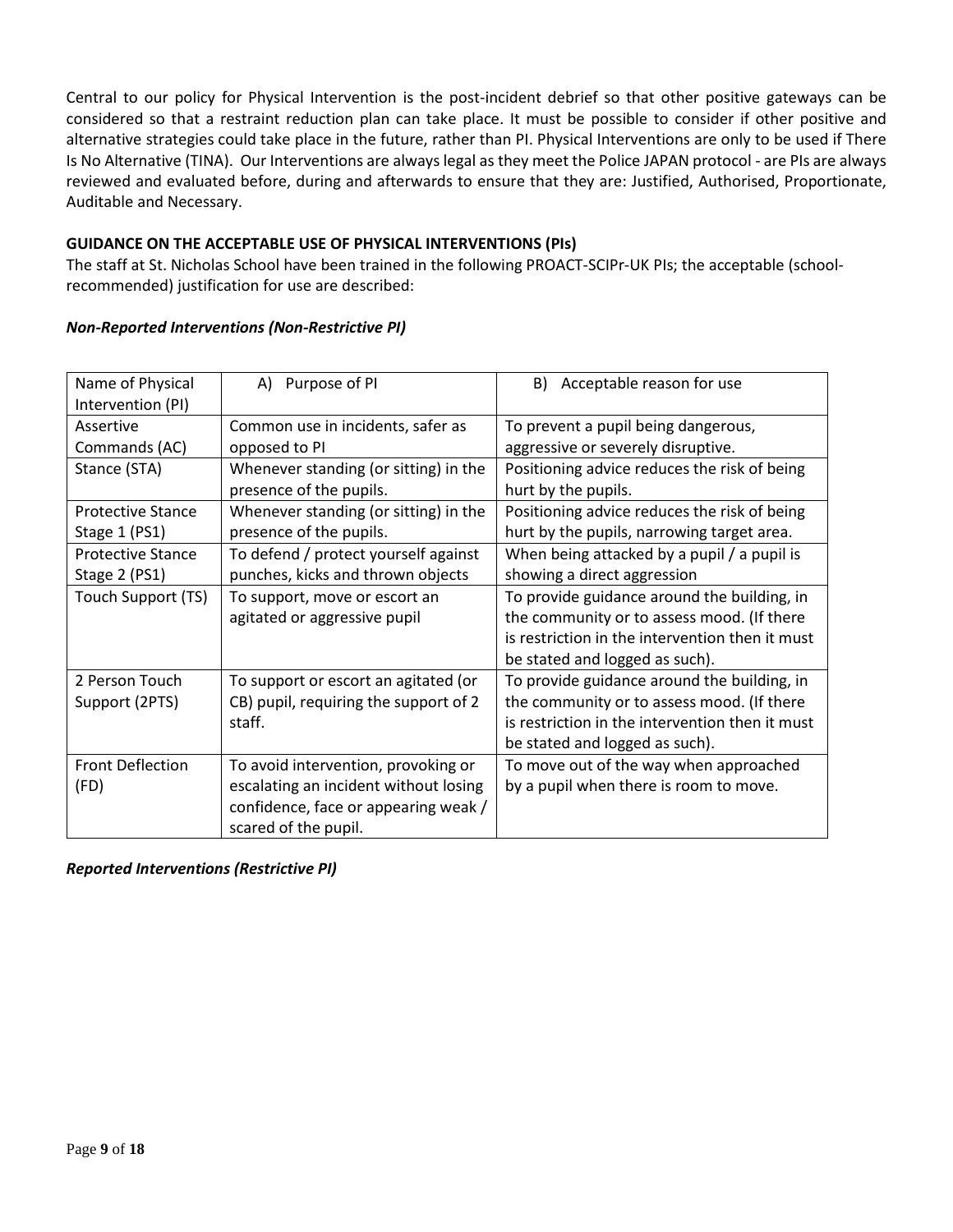| Name of Physical         | A) Purpose of PI                                                          | Acceptable reason for use<br>B)                                                                |
|--------------------------|---------------------------------------------------------------------------|------------------------------------------------------------------------------------------------|
| Intervention (PI)        |                                                                           |                                                                                                |
| Front Approach           | To protect self, equipment or pupils                                      | To only be used if moving away or front                                                        |
| Prevention (FAP)         | from approaching pupil exhibiting CB                                      | deflection cannot be safely used and                                                           |
|                          | and there is no room to move.                                             | gradient into TS or 1PE asap.                                                                  |
| Front Arm Catch          | To prevent injury (e.g. to the face)                                      | If pupil continues to attack despite TS or PS                                                  |
| (FAC)                    | from punches, hits or scratches -                                         | attempted, if staff member cannot move                                                         |
|                          | there arms are raised.                                                    | away from the area, or if pupil cannot or will                                                 |
|                          |                                                                           | not move away from the area and is                                                             |
|                          |                                                                           | aggressive.                                                                                    |
| <b>One Person Escort</b> | To move a pupil away from one                                             | If moving a pupil away from a crisis, to                                                       |
| (1PE)                    | place or situation to another (wide                                       | remove a pupil before / to avoid a crisis. It is                                               |
|                          | space / place of safety / place to                                        | not to be used if - the pupil is in crisis and                                                 |
|                          | calm), as a last resort                                                   | attacking, a pupil will comply with                                                            |
|                          |                                                                           | instruction to or is able to move away                                                         |
|                          |                                                                           | themselves, or if the staff member does not                                                    |
|                          |                                                                           | feel safe or able to move the pupil on their<br>own. NB: if the pupil is calming there will be |
|                          |                                                                           | a gradient down to TS.                                                                         |
| <b>Two Person Escort</b> | To move a pupil away from one                                             | The pupil is in crisis and attacking, a pupil                                                  |
| (2PE)                    | place or situation to another (wide                                       | will comply with instruction to or is able to                                                  |
|                          | space / place of safety / place to                                        | move away themselves, if the staff member                                                      |
|                          | calm), as a last resort - if moving a                                     | do not feel safe or able to move the pupil on                                                  |
|                          | pupil away from a crisis, to remove a                                     | their own. NB: if the pupil is calming or soon                                                 |
|                          | pupil before / to avoid a crisis. It is                                   | as space is available / it is safe to do so,                                                   |
|                          | not to be used if a pupil is                                              | there will be a gradient down to 1PE AND TS                                                    |
|                          | dangerously out of control                                                | or 2PTS.                                                                                       |
| Front Hair Pull          | If a pupil is pulling the hair of a staff                                 | This intervention is only to be used until the                                                 |
| Stabilisation and        | member or pupil (from the front)                                          | release is effected. NB: This intervention is to                                               |
| Release with             |                                                                           | be used only if the hairpull is taking place, it                                               |
| assistance               |                                                                           | is to be gradient into a lesser support, as                                                    |
|                          |                                                                           | soon as possible.                                                                              |
| <b>Back Hair Pull</b>    | If a pupil is pulling the hair of a staff                                 | This intervention is only to be used until the                                                 |
| Stabilisation and        | member or pupil (from behind)                                             | release is effected. NB: This intervention is to                                               |
| Release with             |                                                                           | be used only if the hair pull is taking place, it                                              |
| assistance               |                                                                           | is to be gradient into a lesser support, as                                                    |
|                          |                                                                           | soon as possible.                                                                              |
| Hug                      | To prevent a fight or dangerous                                           | Child fighting / aggression using arms / to                                                    |
|                          | situation from happening by securely<br>holding a child (by stopping them | prevent throwing small objects / running<br>away into or placing themselves in a truly         |
|                          | using their arms)                                                         | dangerous situation. NB: this hold must                                                        |
|                          |                                                                           | gradient into a lesser support as soon as                                                      |
|                          |                                                                           | possible.                                                                                      |
| Two Person Arm           | To keep a pupil standing safely in                                        | The pupil will be supported at the upper arm                                                   |
| Support (2PAS)           | one place, rather than moving to a                                        | and lower forearm until it is safe to reduce                                                   |
|                          | different place as a last resort - to                                     | support, e.g. if they need to wait in one place                                                |
|                          | avoid a crisis. It is not to be used if a                                 | and do not wish or are unable to comply. NB:                                                   |
|                          | pupil is dangerously out of control.                                      | As soon as it is safe or possible, there will be                                               |
|                          |                                                                           | a gradient down to 2PTS.                                                                       |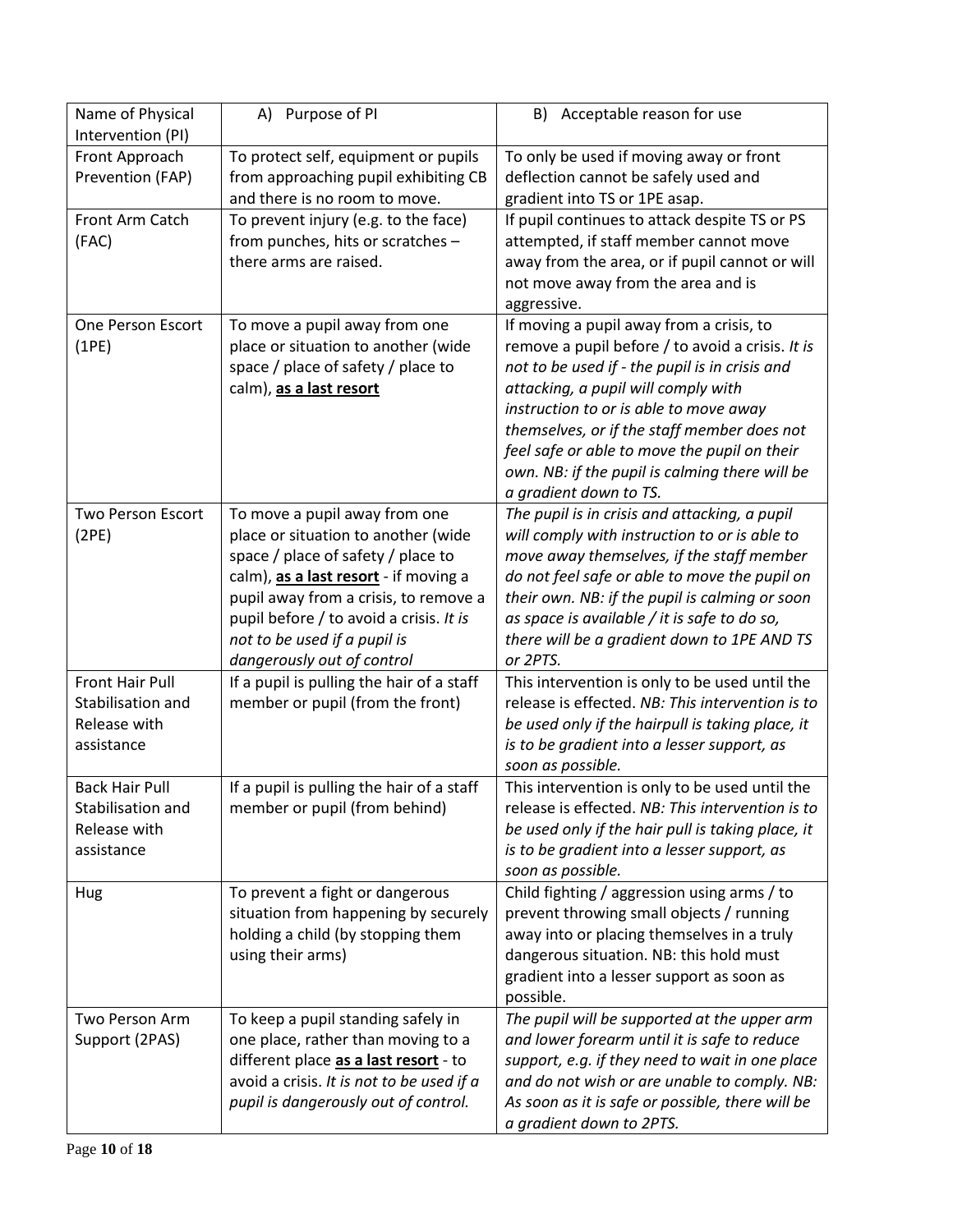| <b>Two Person Escort</b><br>(Kent-Specific)<br>Variation (2PEV) | To move the pupil to a different<br>place as a last resort - to avoid a<br>crisis by removing the pupil to a<br>place of greater safety. This<br>intervention is used on a person-<br>specific basis, particularly if there is a<br>difference in height between pupils<br>and staff. It is not to be used if a<br>pupil is dangerously out of control. | The pupil is in crisis and attacking, a pupil<br>will comply with an instruction to or is able<br>to move away themselves will be supported<br>at the forearm above and below with their<br>elbow splinted at the supporters' hip or side,<br>until it is safe to reduce support, e.g. if they<br>need to wait in one place and do not wish or<br>are unable to comply. NB: As soon as it is<br>safe or possible, there will be a gradient<br>down to 2PTS.                                                                                                |
|-----------------------------------------------------------------|---------------------------------------------------------------------------------------------------------------------------------------------------------------------------------------------------------------------------------------------------------------------------------------------------------------------------------------------------------|------------------------------------------------------------------------------------------------------------------------------------------------------------------------------------------------------------------------------------------------------------------------------------------------------------------------------------------------------------------------------------------------------------------------------------------------------------------------------------------------------------------------------------------------------------|
| <b>Two Person Seated</b><br>Escort (2PSE)                       | To keep a pupil sitting safely in one<br>place, rather than moving to a<br>different place as a last resort - to<br>avoid a crisis. It may be used if a<br>pupil is in crisis and may be at risk of<br>escalating their behavior to become<br>dangerously out of control.                                                                               | The pupil will be supported via 2PR or 2PTS<br>to a designated seated area, they will be sat<br>down and supported, in the 2PEV position<br>with their legs splinted across by the<br>supporters nearest leg to keep them in a<br>seated position $-$ to wait for the pupil to<br>calm or to make a decision as to whether<br>additional support from outside school (e.g.<br>parents or police) is required. NB: As soon as<br>it is safe or possible, there will be a gradient<br>down to 2PTS.                                                          |
| <b>Two Person</b><br>Removal (2PR)                              | To remove a person from their<br>position to a place of greater safety<br>or to a seated position as a last<br>resort - to avoid a crisis. It can be<br>used if a pupil is dangerously out of<br>control, but is an aversive action.                                                                                                                    | The pupil will be supported from behind /<br>supporters facing in the opposite direction,<br>holding at the shoulder using their nearest<br>arm and taking the forearm across the<br>supporters' body and splinting the arm in a<br>diagonal fashion and moving away until it is<br>safe to reduce support, e.g. if they need to<br>wait in one place and do not wish or are<br>unable to comply. NB: As soon as it is safe or<br>possible, there will be a gradient down to<br>2PTS or, if required move to a seating area to<br>gradient up to the 2PSE. |
| <b>Bite Stabilisation</b><br>(B Stab)                           | If a pupil is biting another person's<br>arm or other body part and is<br>refusing to let go.                                                                                                                                                                                                                                                           | The person being bitten (or a staff member if<br>the pupil does not have the control skills) will<br>hold the bitten body part still to prevent the<br>bite from becoming worse, whilst those<br>supporting try to distract the pupil who is<br>biting to a different activity.                                                                                                                                                                                                                                                                            |

The schools' Principal Instructors also have training in the use of other person-specific Higher Risk Restrictive Physical Interventions (clothes stablisation / release, standing to lying movement, back hold release, 2 and 3 person adapted floor holds) which may be used with pupils and / or taught to specific staff (following a functional assessment and audit of need) if such an emergency response is ever needed.

The interventions trained each year are planned following a pre-audit based on the changing needs of the school, pupils, staff or classes. Additional class / person-specific training may take place outside of the normal training programme based upon a risk assessment, as required.

Any or all of the interventions taught may be taught to calm, support or control any pupil in a one-off emergency situation (to maintain order, health and safety) if there is a repeat pattern of use then a Positive Behaviour Support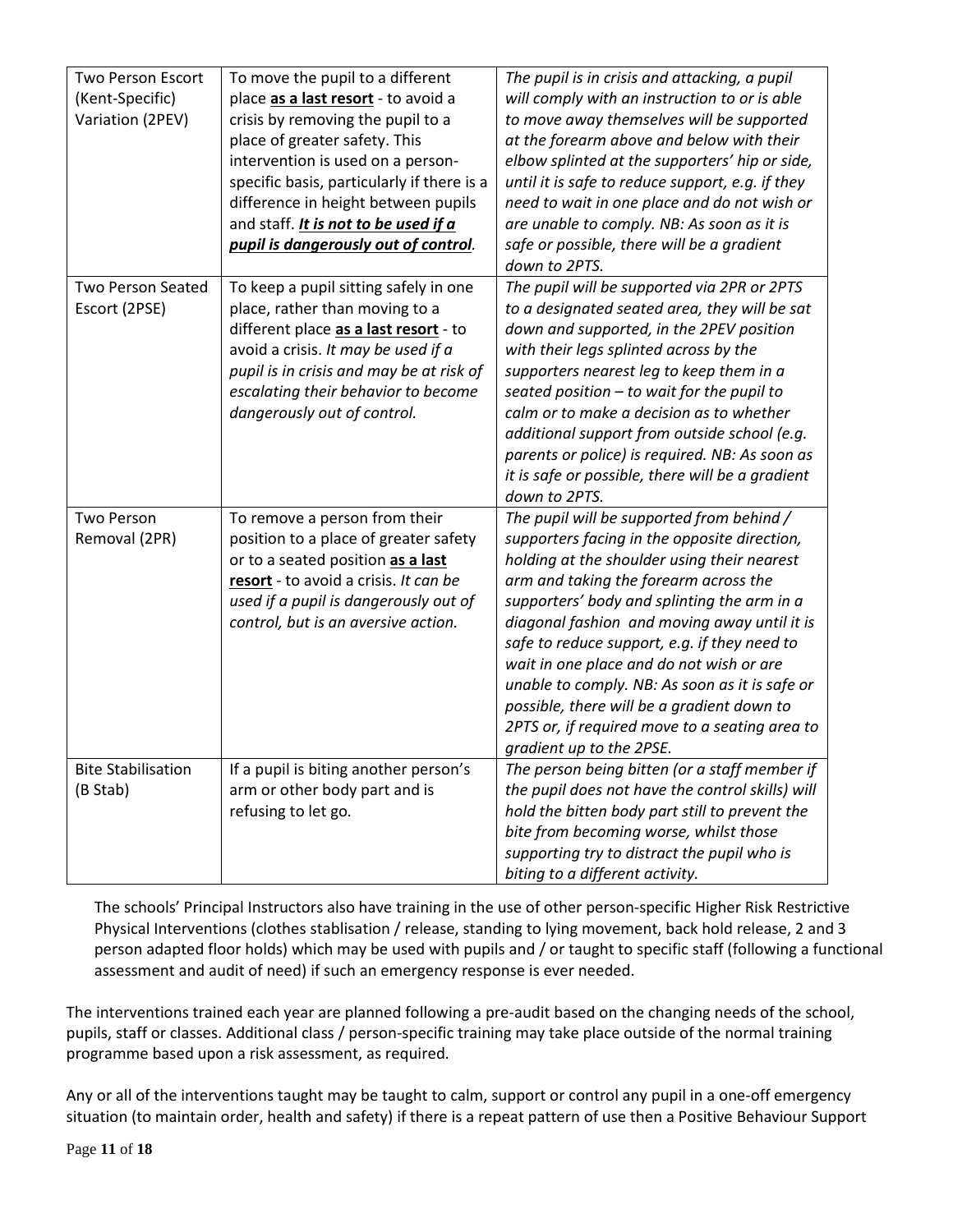(PBS) meeting will be convened and the use of PI as a planned active / reactive strategy will be discussed and agreed with the family and added to the PBSP.

# *Other Interventions, Emergency Control Restraint situations (ECRs) and the use of Additional Higher Risk Restrictive Physical Interventions*

In accordance with the 2006 Education and Inspections Act (Use of Reasonable Force to Control or Restrain Pupils) there are times when, due the Health & Safety of staff and pupils in very dangerous incidents, it may require the use of reasonable force to be used in physical intervention situations where the formal and normal PROACT-SCIPr-UK® PIs are not possible or prove ineffective. Under these circumstances the principles of PROACT-SCIPr-UK® must be followed – "There Is No Alternative", other graduated responses tried, least restriction possible for the shortest possible time. The level of force used must be both reasonable & proportionate, and for the shortest possible time. If an Emergency Control Restraint is required this will be following a PinPoint emergency call and led by or implemented by members of the SLT to ensure duty of care and that health and safety is maintained. General teaching staff are not permitted to use EC restraints; SLT and / or Emgergency Responders are the only staff members authorised to use or authorised to give permission for staff to use ECR. The ECRs used will be used by those with staff who have had advanced PROACT-SCIPr-UK training, at Foundation Level, and will be official SCIPr Interventions which have been named by The Loddon and Kent PROACT-SCIPR-UK Network and authorised for our use and for our Instructors to teach to appropriate and specific staff, following an full audit of need. These interventions will be from the Loddon suite of Additional Higher Risk Restrictive Interventions, where possible; the use of HRRPIs is to reduce the need for and use of other variant or unplanned interventions. All Restrictive PIs, Other Interventions and Emergency Control Restraint situations are recorded on the school incident form and reported to the parents. A debrief between the staff involved PI and A member of SLT will take place following any restrictive PI (with outcome added to the record). All ECRs will have a de-brief led by a different SLT member than those involved. The emergency protocols described in this policy, are to be followed on all occasions,

NB: All staff are given induction PROACT-SCIPr-UK® training in PBS, positioning and proactive PIs (Assertive Commands, Stance, Protective Stance and Touch Support). All teaching staff have the Introductory and (annual) refresher training (subject to individual risk assessment).

# **PLANNED RESPONSE TO EMERGENCY AND DANGEROUS BEHAVIOUR SITUATIONS:**

- If a pupil is dangerously out of control the staff will 'pull the pinpoint'.
- The on-call SLT member, Key Stage Manager and Response TA, who make up the ERT at that time will immediately attend the named location.
- ERT will take over the situation and attempt to make the situation safe (e.g. using positive strategies, their more advanced PROACT-SCIPR-UK training and/or the SafeSpace and as appropriate). The third member will observe, advise and assist with the decision-making.
- If the ERT decide that the situation has escalated beyond their control, St. Nicholas School has delegated to them the decision to contact the Police by 999, for them to attend the scene to make the situation safe and assist the school in its decision making, including whether to make an arrest - depending on the age, abilities and capacity of the pupil (offender) involved.
- Following a pupil becoming dangerously out of control any interventions used to 'make safe' will be reviewed and a potential PROACT-SCIP ADMIN 68 – use of Higher Risk Restrictive Physical Interventions application, may be made.

## **RESTRICTIVE PRACTICES AT ST. NICHOLAS SCHOOL**

As part of the Whole-School Health and Safety planning and due to our educating individuals' with Social, Emotional and Mental Health needs (requiring an EHCP, PBSP and / or a risk assessments to help keep them calm or those around them safe) planned restrictive practices are in place at St. Nicholas School:

- Potential use of the SafeSpace
- Potential use of Restrictive Physical Interventions
- Magnetic locks on the main routes into the primary / secondary areas of the school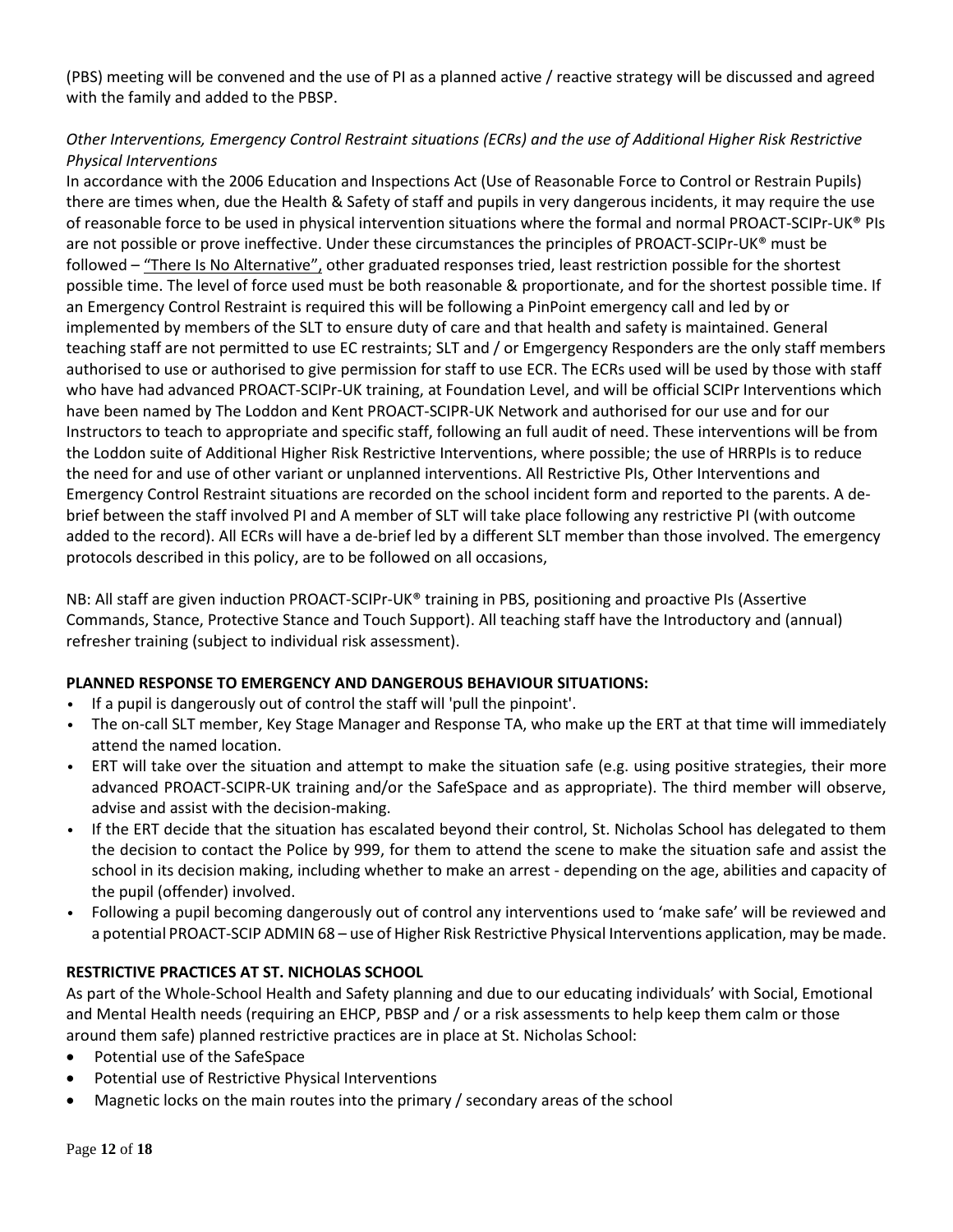- Locks (including magnetic locks) to areas that present a risk to young pupils (science or cookery room cupboards, staff room / training centre areas, hydro pool, kitchen garden etc).
- Thumb-turn locks on the inside of classroom doors these can be operated by pupils considered old or mature enough to do so safely
- Therapeutic seating, standing or walking equipment
- Therapeutic transfer, manual handling and lifting equipment
- Administration of anti-psychotic medication in line with the individuals' health care plans.

Any of the above practices are used in-line with the schools Health and Safety policy, health care or positive behaviour support plans and in-conjunction with advice from the individuals' Physio /Occupational therapists, moving and handling risk assessments or CAMHS key worker medication review documentation.

# **DEPRIVATION OF LIBERTIES SAFEGUARDS AT ST. NICHOLAS SCHOOL**

Following a joint decision-making process between with SLT and the Governing Body it has been judged that none of the schools' restrictive practices require a DOLs assessment to be in place – we are not a residential care place, but a community day school.

# **RESTRAINT & RESTRICTIVE PRACTICE REDUCTION PLANNING, PBS AND FUNCTIONAL ANALYSIS**

As part of the school Positive Behaviour Support (PBS) practices, pupils who have a Positive Behaviour Support Plan (PBSP) have it shared with and signed by the parents / carers, class staff and SMT.

Where a pupil has a high level of behaviour incidents or their normal behaviour patterns change significantly a PBS meeting will be called by the SMT and parents/carers and other agencies in the pupil's life will be invited in to discuss the situation, offer solution-focussed support strategies and revise the PBSP accordingly. A Functional Analysis of the pupil's behaviour will be drawn up, along with an individual Risk Assessment by staff ahead of the PBS meeting and shared with parents / carers in the meeting. The parties in the meeting should seek to find therapeutic alternatives for the pupils' challenging behaviours; the PBSP should be amended so as to provide activities which service the individuals' person-specific needs, but in an adult-led and positive way. The Functional Analysis of pupil behaviour, a vital source of information in the reduction of negative learnt-behaviours and the learning of positive, self-managed, behaviour choices.

In a one off situation, students may become emotionally distressed and need the additional support of the Core Physical Interventions (PIs) of PROACT-SCIPr-UK® (as described above); St. Nicholas School Senior Leadership Team reserve the right to use the above PIs, in order to maintain safety and good order. If the pupil has required the support of physical interventions more than twice, it is a known risk and as such they will be named in the Behaviour Support Plan, which will be updated accordingly and be shared with parents for their agreement. Pupils' number of PIs is analysed and reviewed via parents' evenings and PBS meetings – forming an important source of information (alongside their functional analysis) for Restraint Reduction Plans (BILD Code of Practice for minimising the use of restrictive physical interventions: planning, developing and delivering training, 2014).

If our behaviour monitoring highlights that a pupil has a high number of restrictive physical interventions or he/she has a high intensity, dangerous and/or uncontrolled behaviour episode, an emergency PBS meeting may be called. The focus of this meeting will be the potential need for Person-Specific Additional Interventions from PROACT-SCIPr-UK, to be part of their PBS plan. Any additional interventions will be shared with parents / carers and agreed to, as part of a planned response to high intensity or emergency situations. The potential use of Additional Interventions is part of a SMT-led plan to manage the pupils' behaviour in a safer and more effective way - risk assessment, risk management, staff/support/resource allocation and restraint reduction planning will be central parts of the revised PBSP for pupils whose behaviour presents the greatest challenge.

Page **13** of **18 THE USE OF EXCLUSIONS**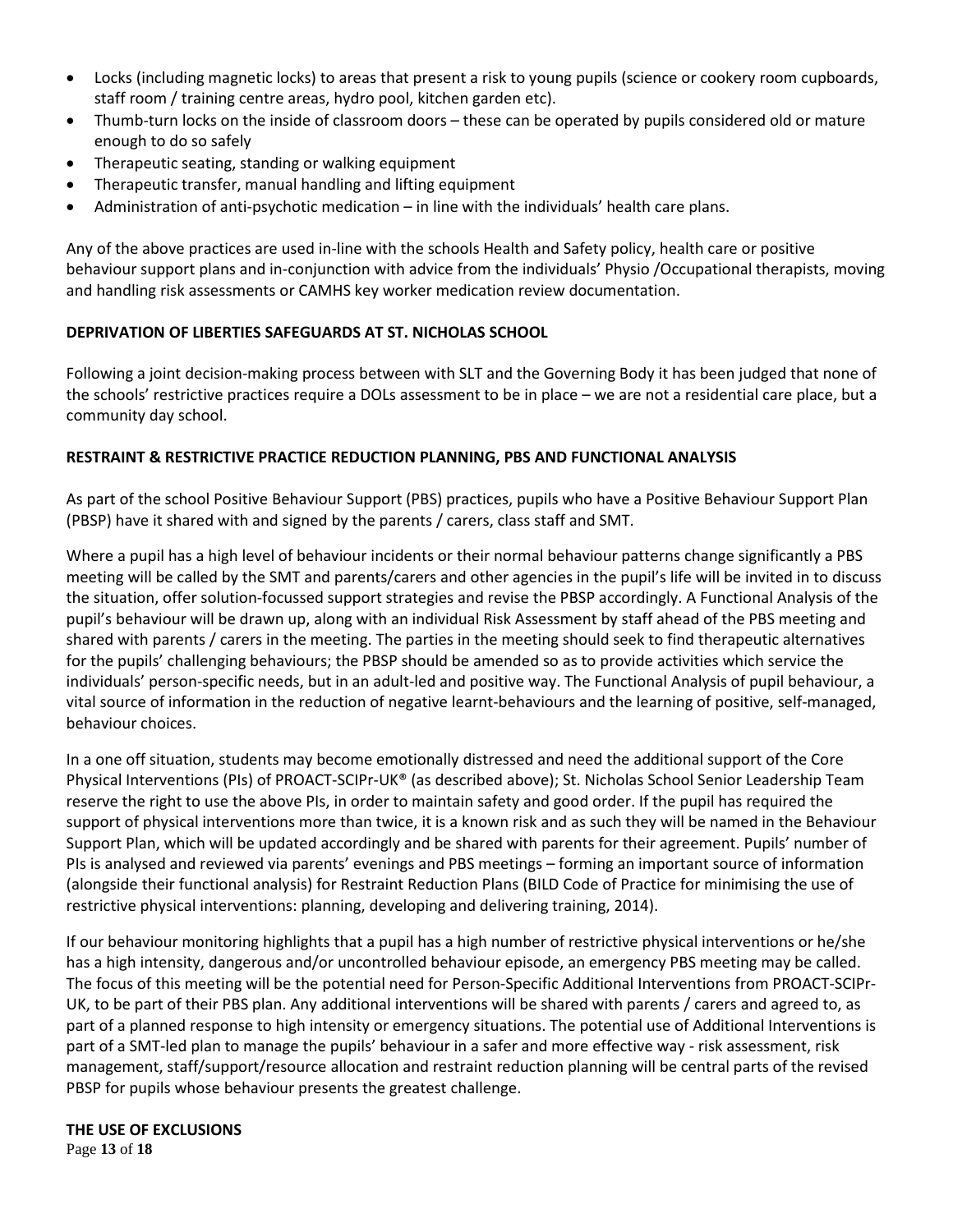The Headteacher will have met with the parents and outlined a clear action plan to support the pupil. The school's policies for behaviour management will have been followed. Support measures should have been put into place to assist in the management of the pupil's behaviour. All parties to this process will be aware of the use of exclusion if the behaviour reappears.

Exclusion will be at the end of the behaviour management process and will address instances where the behaviour of the pupil is serious and a threat to others. The school follows the 2007 guidance on exclusions; the decision-making flow charts are attached (see appendix g).

The Headteacher may exclude for a fixed period or on a permanent basis. In the Headeacher's absence the Deputy Headteacher will undertake the actions necessary. The number of fixed period exclusions given in the school year will not exceed 45 school days. The parent or guardian will be notified immediately of the exclusion. They will be told:

- The period of the exclusion
- The reason for the exclusion
- That representation can be made to the governing body about the exclusion
- The way in which representation can be made
- This will be confirmed in writing within one school day
- The letter will include details for pupil's continuing education, their right to see the pupil's records, a contact number for the LEA and the Advisory Centre for Education (ACE)

### **THE GOVERNING BODY WILL ESTABLISH A DISCIPLINE COMMITTEE MADE UP OF THREE GOVERNORS WHO WILL**

- Review the use of exclusion within the school
- Consider the views of the parents/carers/guardians
- Confirm exclusions of more than 15 days
- Decide whether to confirm permanent exclusions

## **THE COMMITTEE MUST BE INFORMED OF**

- All permanent exclusions
- Exclusions over 5 school days in any one term
- They must consider any representations made by a relevant person (parent, carer, guardian, the pupil if aged over 18). Oral representation must be allowed.
- Where the exclusion is for 5 days or less then reinstatement cannot be directed
- In the case of fixed term exclusions between 6 and 15 days the meeting to consider the exclusion must be held by the fifteenth school day
- In the case of exclusions above 15 school days the exclusion meeting must be held between the sixth and fifteenth school days to consider the exclusion
- LEA and parents must be invited to the meeting (parents may bring a friend or legal representative)
- Written statements must be submitted in advance
- All statements to be circulated to all parties in advance of the meeting
- If requested the pupil be allowed to attend the meeting

The pupil may have returned to school before the Discipline Committee meets. Where the pupil is still excluded when the Committee meets, the committee should:

- Consider all statements
- Consider the strategies used to modify the pupil's behaviour
- Decide whether exclusion is appropriate
- Write within one day to the parents and LEA indicating the decision of the committee and their reasons for deciding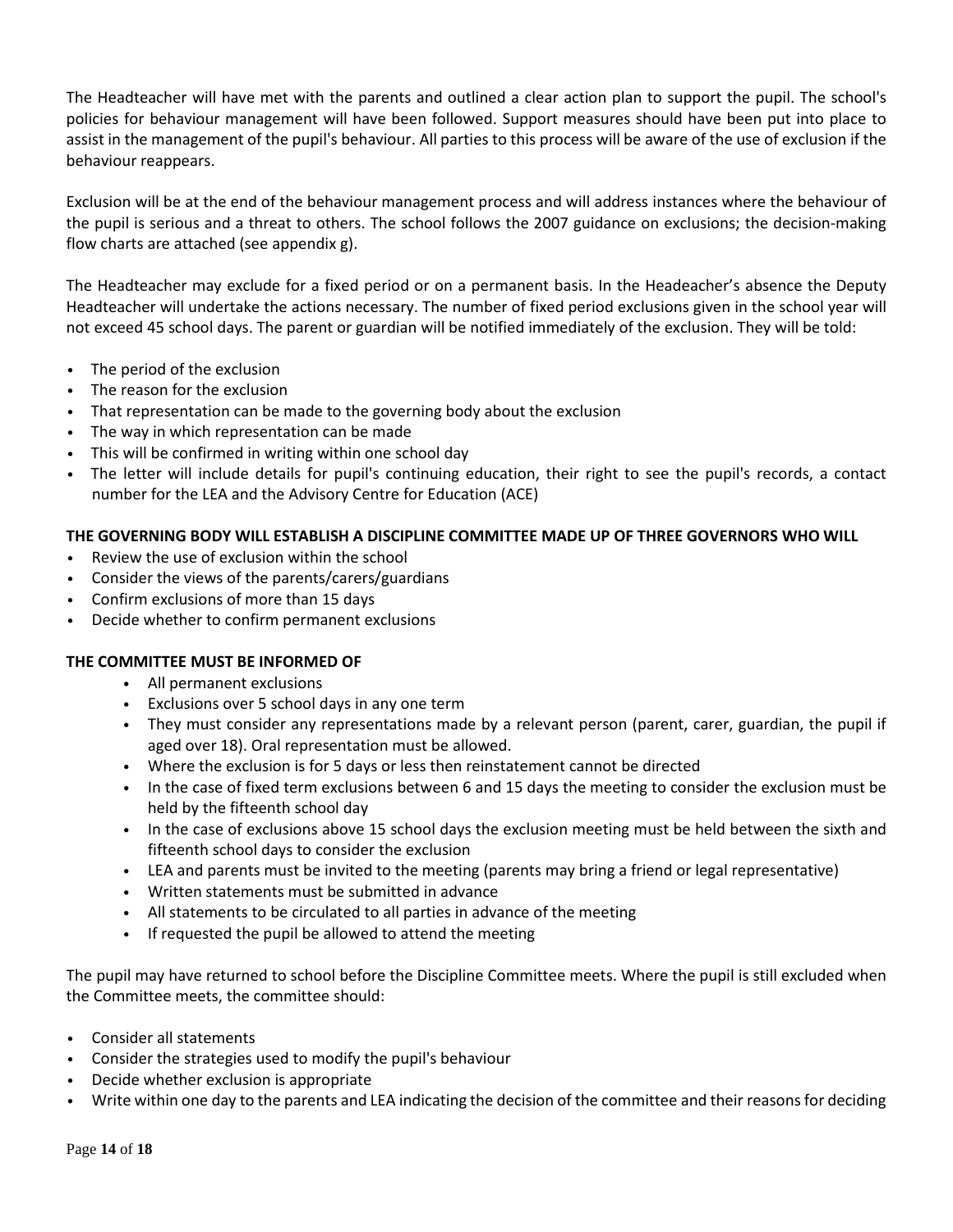- Where permanent exclusion is upheld, parents must be given information regarding the appeals process. An appeal should be lodged within 15 school days of the Committee's decision
- Keep a note on the pupil's file in respect of the Committee's decision

As a result of its deliberations the Discipline Committee may decide not to reinstate or to direct the Headteacher to:

- Reinstate immediately
- Reinstate on a particular future date

Where the decision is to reinstate the Headteacher, the relevant person and the LEA must be informed immediately. The Headteacher must comply with the directive of the Discipline Committee. Where the decision is not to reinstate the Discipline Committee must inform the Headteacher, the relevant person and the LEA. The relevant person must be given the following information:

- The reason for the decision not to reinstate
- The relevant person's right of appeal
- Information regarding the appeal process and to whom the appeal should be addressed
- Advice that the appeal should contain a clear indication of the grounds for appeal
- The last date on which the appeal can be accepted

The LEA is responsible for ensuring arrangements are in place for the relevant person to appeal against the governing body decision to uphold the permanent exclusion. The decision of the appeal panel is binding on the governing body, the relevant person, the Headteacher and the LEA.

## **PROCEDURES TO FOLLOW IN THE EVENT OF A VIOLENT INCIDENT**

The Health and Safety Executive's definition of such an incident is:

'Any incident in which a person is abused, threatened or assaulted in circumstances relating to their work' All members of staff are to complete an incident form following such an experience. The Headteacher will then undertake an investigation.

The management of the school will;

- Proffer immediate support and help to the member of staff to deal with any trauma and re-establish confidence
- Offer medical support if any physical injury has been sustained and recommend a visit to doctor or hospital as appropriate
- Ensure that the incident is appropriately reported
- Compile a list of witnesses, conduct interviews and collect statements
- Provide the member of staff with a copy of the incident report and notes on any subsequent interviews and statements of witnesses
- Provide details of confidential counselling/support services available to the employee

If having examined all the facts the Headteacher is satisfied that the course of action taken during the incident complied with the school's policies as approved by the Governing Body and the LEA guidelines and directives and that in the circumstances there was no other reasonable course of action available then the following procedures will conclude the matter:

- Notify the member of staff of the outcome of the investigation
- Notify the pupil's parents or guardians or responsible person or agency of the outcome of the investigation
- Notify the LEA and Chair of Governing Body (as appropriate)
- Record the outcome of the investigation, sign the record of the incident, ensuring a copy is placed in the appropriate file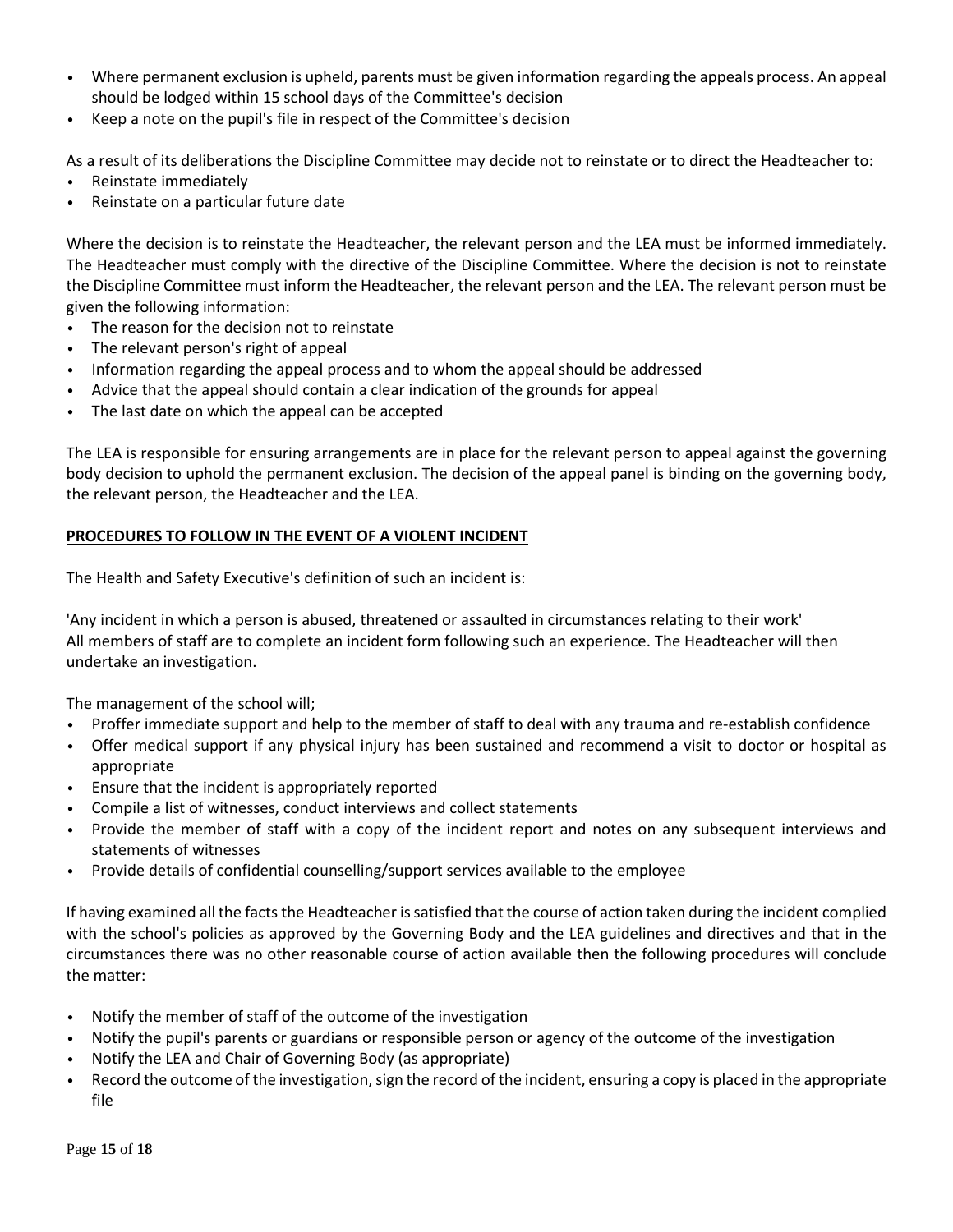• Take any action in line with the school policies address issues relating to disciplinary, Child Protection, Behaviour Management or Exclusion action against the member of staff or pupil.

### **PUPIL ATTENDANCE AND ABSENCE**

The school has adopted the guidance and recommendations of the 2019 DFE Attendance Guidance, Canterbury City and Country Local Children's Service Partnership Attendance Policy. Our school annual target for pupil attendance is 90%; our challenge target is 95% (the national average). We accept that our attendance figures differ from that of mainstream schools due to the nature of health, respite and other needs possessed by our young people. Pupil attendance is reviewed by the Senior Leadership Team, in conjunction with the local Educational Welfare Officer, three times per year. Informal strategies such as home tutoring and support, inclusion and integration programmes, individual timetables and family support worker input etc. can be established. Where pupils' attendance fall below our 90% target they are considered as a Persistent Absentee and their attendance is monitored weekly even though they may have health reasons for their absences from school. More formal strategies, such as LA Attendance Service referral (using form AS1) or social services referral and even penalty notices, may be considered for families where support has not been accepted or has proven unsuccessful. If a pupil stops attending and / or is believed to have been taken away from the home a Child Missing from Education Notice is completed and registered with the Local Authority.

# **PROTOCOL FOR STUDENTS WHO ABSCOND FROM SCHOOL**

The following procedures will be followed if a student walks out of school (on any of the campuses):

1) Alert the office and the Senior Leadership Team immediately.

2) An initial decision will be taken at this point as to whether to follow, shadow, chase and / or intervene

3) The choice of above actions will be considered due to the following risk factors: age, social maturity, personal independence, road safety awareness and knowledge / certainty of their desired destination

4) If a student crosses the gate threshold we will contact the parents. During this phone call a joint decision will be made as to whether the police are immediately informed

5) If, after a period (of staff shadowing) of 30 mins the pupil has not reached a place of safety the school will inform the police.

## **SANCTIONS AND REWARDS – 'POSITIVE BEHAVIOUR PROMPTS'**

All behaviours whether positive, negative, engagement, attendance of / absence from school, have a function and a communication of needs or wants. Central to our Behaviour Support Plans are analyses of the functions of pupil's behaviours. The Motivation Assessment Scale / QABF (see appendix i) is used to try to find the purpose of behaviours so as to design distracters, motivators and adequate sanctions to help promote positive behaviour in the individual and aid in person-centred planning. Functional Analyses take place when regular and / or frequent problems arise, in line with the schools' 4-Stage Behaviour Support Provision profile. The 4-Stage profile describes and is part of the schools' graduated support for pupils.

Approaches which are embedded and very successful within PBS – i) Positive Reinforcement: (presenting a motivating / reinforcing stimulus to the person after the desired behaviour is exhibited, making the positive behaviour *more likely to be repeated* in the future) – praise, positive rewards, spontaneous access to favoured tangibles, errant access to preferred objects, rewarding self-calming strategies / choice to opt for time-out.

Approaches to be promoted within PBS – ii) Positive Sanctions: (presenting an aversive consequence after an undesired behaviour is exhibited, *possibly making it less likely to occur* again in the future) – verbal reprimands, learning by mistakes, learning about the positive effects of low arousal, use of natural / learnt consequences.

Approaches not recommended within PBS – iii) Negative reinforcement: (the removal of an aversive stimulus after a negative behaviour is exhibited; the particular behaviour *may be reduced or may possibly occur again*, due to the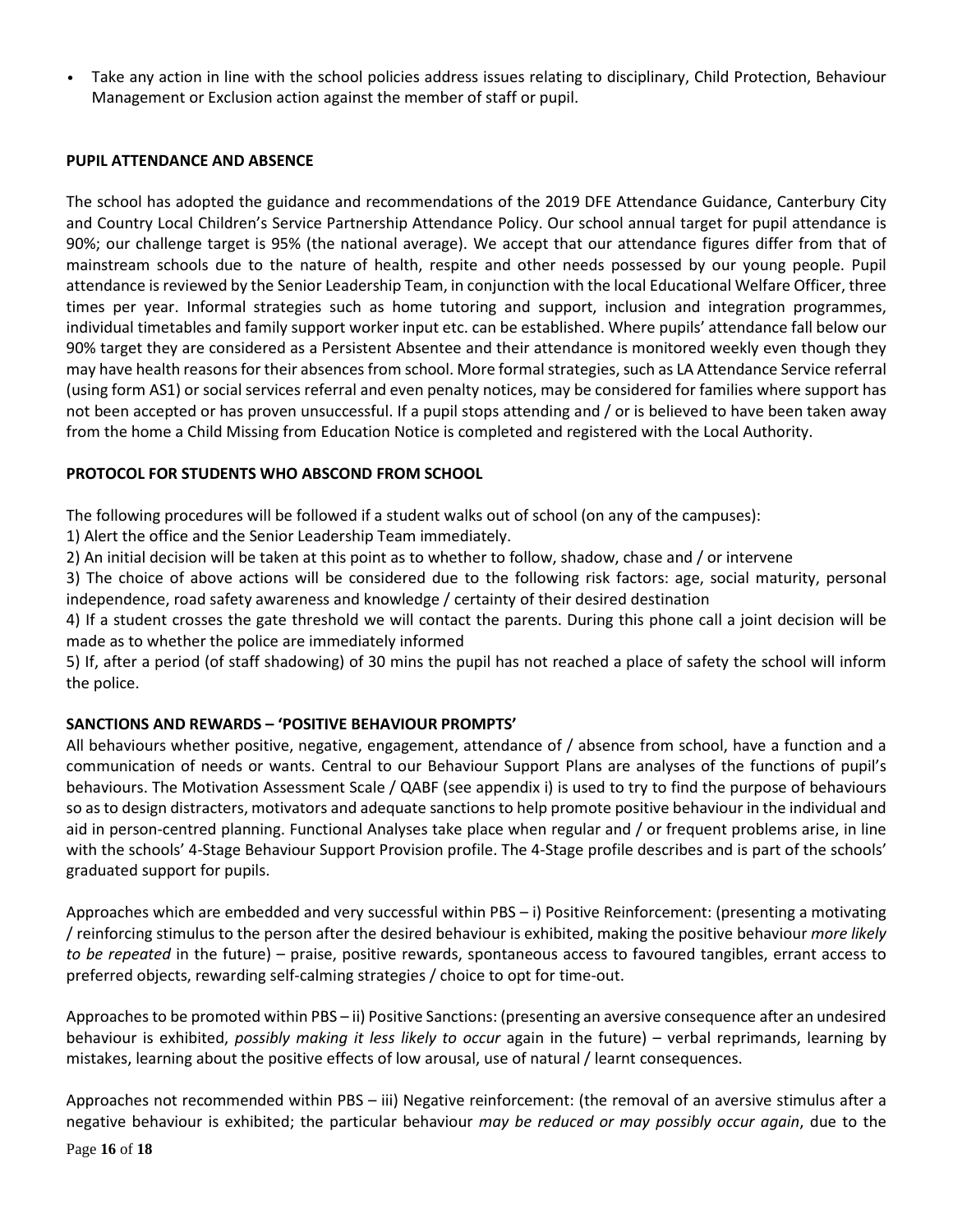avoidance or removal of a negative or non-favoured consequence) – demand removal, strategic capitulation, reward following a negative behaviour, reverse psychology, unintended consequences, choosing a behaviour to avoid an aversive or non-favoured situation or plan to gain access to a favoured situation.

Approaches to be avoided within PBS – iv) Negative sanctions: (Punitive consequences happen when a reinforcing stimulus is applied or removed following a negative behaviour which possibly *may reduce the behaviour from occurring again or make it more likely to be repeated through resentment*) – removal of reward, loss of a reward point, loss / reduction of free-time, placed in time-out / taken to the 'naughty step', isolation, seclusion, exclusion.

It is a core part of our training, practice, policy and approaches that only positive approaches are promoted, as this complies with the BILD Code of practice and PROACT-SCIPr-UK and proven to be the most successful.

## **BEHAVIOUR DATA ANALYSIS**

There is a weekly monitoring of behaviour data sources behaviour by the Assistant Headteachers (Primary & Secondary). 6 times per year they analyse the data monitoring evidence – incidents by type, number and types of accidents, number and type of staff / pupil injuries, number and type of pinpoints, number and types of SafeSpace uses, number and type Physical Interventions. The final form data analysis will be of the different intensity / episodic severity level (adapted from Spicer and Crates, 2016)<sup>1</sup> of the individual behaviour incidents / pupil forms, according momentary effect severity scale<sup>1</sup> from 1 (no after effect, but very demanding of staff time) to 8 (The potential use of a weapon that requires professional medical attention and/or choking with loss of consciousness). This information is reported to the staff on a termly basis and to the governing body 3 times per year. This information is used to target resources, review behaviour support plans and select who may require the support of a PBS meeting to support the class, pupil and their family.

| Reference $-1$   |                                               |
|------------------|-----------------------------------------------|
| Spicer, M (2016) | Non-aversive reactive strategies for reducing |
| and Crates, N    | the episodic severity of aggression           |

Spicer, M (2016) *Non-aversive reactive strategies for reducing* BILD: International Journal of PBS and Crates, N *the episodic severity of aggression* **6, 1,** 35-61

### **MONITORING AND REVIEW**

This policy will be monitored on a yearly basis by the Behaviour Management Team to keep up to date with any adjustments to statutory legislation or curriculum and any changes will go via the Governing Body when necessary.

### EQUALITY, SAFEGUARDING AND EQUAL OPPORTUNITIES STATEMENT

St Nicholas School, in all policies and procedures, will promote equality of opportunity for students and staff from all social, cultural and economic backgrounds and ensure freedom from discrimination on the basis of membership of any group including gender, sexual orientation, family circumstances, ethnic or national origin, disability (physical or mental), religious or political beliefs.

As part of our commitment to meet the Public Sector Equality Duty (PSED), St Nicholas School aims to:

- **Provide equal opportunity for all;**
- **Foster good relations, and create effective partnership with all sections of the community;**
- Only take actions which does not discriminate unlawfully in service delivery, commissioning and employment;
- Provide an environment free from fear and discrimination, where diversity, respect and dignity are valued.

All aspects of Safeguarding will be embedded into the life of the School and be adhered to and be the responsibility of all staff.